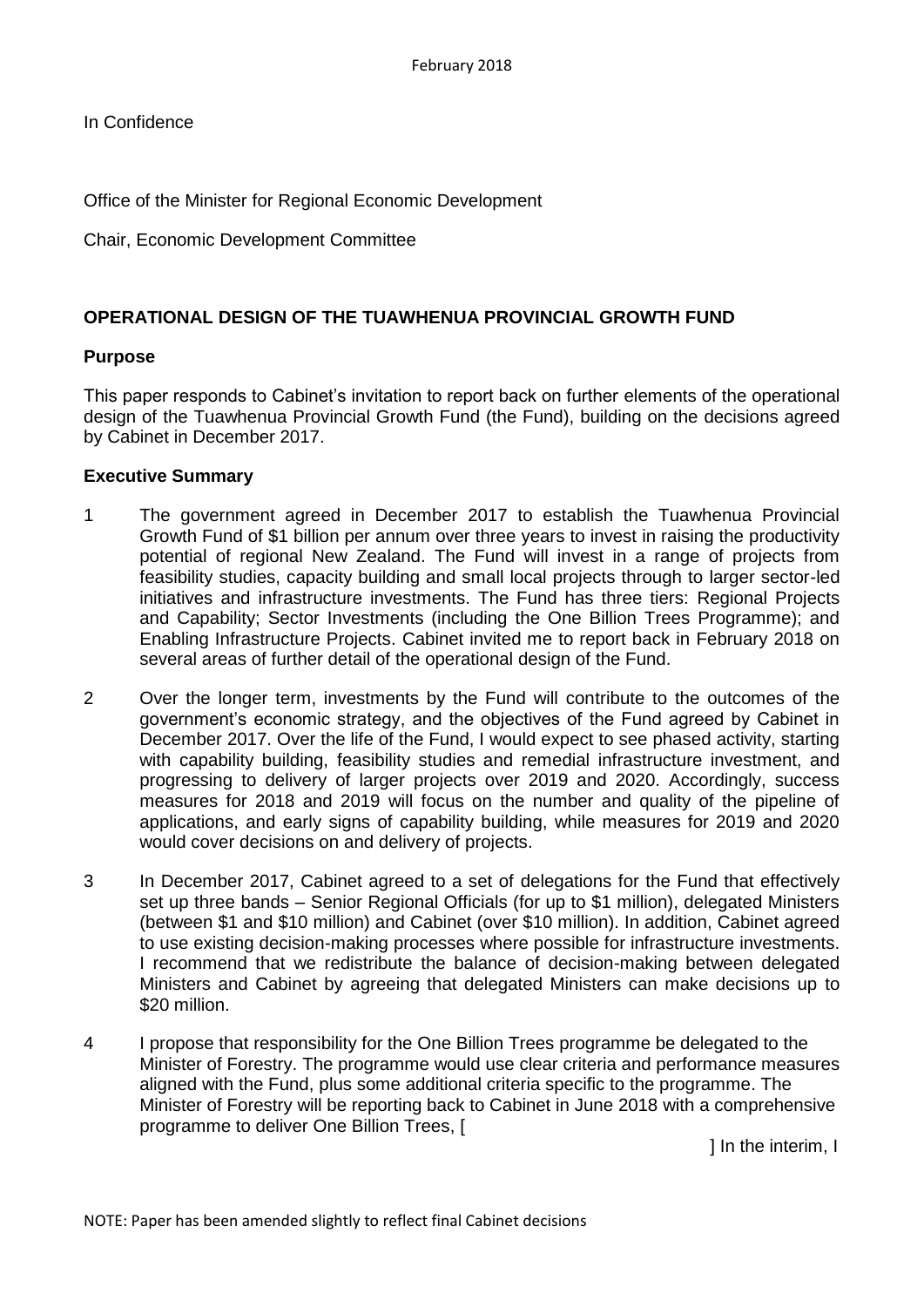propose that projects to support afforestation be approved through the existing criteria and processes agreed by Cabinet.

5 Infrastructure projects, such as transport and telecommunications, will go through existing processes before being considered for funding through the Fund, to ensure the Fund is used for projects that specifically benefit the regions. In relation to transport, the Fund will play several roles, including boosting the number of regional projects that can receive funding, bringing forward projects, and providing funding assistance to assist those regions that have significant difficulties with affordability for key projects. The Fund will also assist us to meet our goals for rail. [

 $\mathbb{R}^n$  , the contract of the contract of  $\mathbb{R}^n$  . The contract of  $\mathbb{R}^n$ 

- 6 To ensure we deliver a coherent programme of investments across regions, which aligns with our regional economic development priorities, I propose that the Ministers delegated to make decisions on the Fund regularly inform the wider Regional Economic Development Ministerial group of the Fund's activities. This wider group will meet to ensure Ministers can coordinate their activities in the region and are aware of upcoming activities that they can contribute to. To support the implementation of the Fund, two new groups are to be established – a Regional Economic Development Unit to be established in the Ministry of Business, Innovation and Employment and an Independent Advisory Panel.
- 7 The Regional Economic Development Unit will be responsible for overseeing all the remaining design work for the Fund, administering the Fund and monitoring its operation, working with other government agencies. The Independent Advisory Panel will provide independent advice on proposed investments, and will provide advice on the balance of the portfolio of investments.
- 8 Officials have developed a more detailed set of eligibility and assessment criteria, based on the high level criteria agreed by Cabinet in December 2017. Greater detail on the information that applicants would need to supply to demonstrate them will be developed by the Regional Economic Development Unit and the Independent Advisory Panel. I recommend that we continue to use the delegations agreed in December 2017 for considering and approving applications in 2017/18, but start assessing new applications against the new set of criteria.
- 9 There are some infrastructure investments that would be excluded from the Fund. In particular, investment in social assets (e.g. hospitals and primary and secondary schools) would be excluded, as their primary purpose is not lifting regional productivity potential. Investments in three waters infrastructure and large scale housing projects would be excluded from the Fund until the government has determined its approach to these areas.
- 10 The government has agreed to wind down investment in large scale irrigation (such as those funded by Crown Irrigation Investments Limited). I propose the fund explicitly exclude large scale, regional irrigation schemes, but provide for investment in smaller localised and community-based water management, which will be assessed on a caseby-case basis against the criteria of the Fund. Preference will be given to proposals which support multiple objectives of the fund (e.g. employment, sustainability, and resilience).
- 11 It is proposed that we establish a Provincial Growth Fund appropriation in 2017/18, so that we can start to fund proposals in the pipeline that are outside the scope of the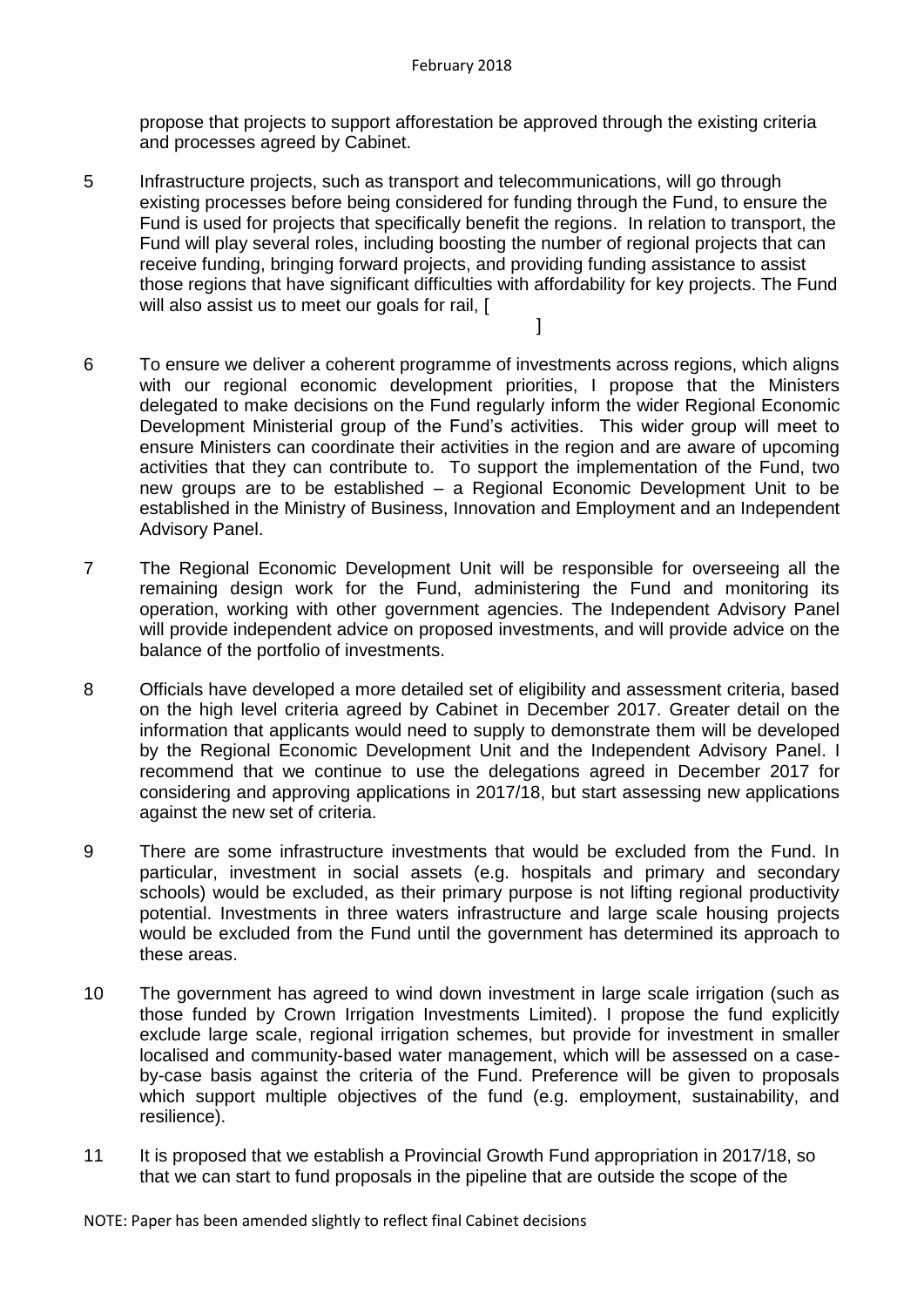Regional Growth Initiatives appropriation. [

 ] Any funding spent in 2017/18 would count against the Fund, and any unspent funding would be carried forward to 2018/19. I have discussed financial arrangements for the Fund from 2018/19 with the Minister of Finance and other affected Ministers, and we propose to count a number of existing funding sources and Budget 2018 proposals against the Fund. We also recommend that the administration costs of government agencies count against the Fund. The details of the appropriation will be confirmed in the Budget 2018 process.

12 The Fund will be launched in late February, including announcements on new expenditure in 2017/18.

### **Background**

- 13 The government is committed to economic growth that is sustainable and benefits all New Zealanders. Regional economic development is an essential component of the government's economic strategy. Nearly half of New Zealand's population lives outside the main urban centres, and they generate around 40 per cent of the country's economic output. If the provinces are not doing well, New Zealand's overall economic performance will be affected. Similarly, if we want to diversify our economy and make it more environmentally sustainable, changes will be needed in the provinces.
- 14 In December 2017, Cabinet agreed to establish the Tuawhenua Provincial Growth Fund, a \$1 billion per annum fund investment for three years, with the overall objective to lift productivity potential in the regions [CAB-17-MIN-0554, paragraphs 1 and 2]. The Fund will have three tiers: Regional Projects and Capability; Sector Investments (including the One Billion Trees Programme); and Enabling Infrastructure Projects [CAB-17-MIN-0554, paragraph 7].
- 15 Cabinet also took several high-level decisions about the parameters of the Fund, including the sub-objectives, who may apply (and which applications will be prioritised), and key eligibility criteria [CAB-17-MIN-0554, paragraphs 3-6 and 8].
- 16 This paper sets out the key operational design elements of the Fund, including where Ministers will be involved in decisions over the Fund's significant initiatives in the provinces on behalf of our Government. In particular, the paper sets out:
	- the different phases of the Fund's activities that we can expect to see over the coming three years, as the pipeline of initiatives matures
	- how we as a government will determine our success with regard to the Fund's activities
	- the oversight and administration processes for the Fund and the roles of Ministers, government agencies and the Independent Advisory Panel
	- the criteria that proposals will meet to be eligible for consideration and funding
	- further financial arrangements for the Fund.
- 17 Over the remainder of 2017/18, I will finalise the processes for administering, monitoring and evaluating the Fund over the next three years. Given the number and size of investments we expect to make through the Fund, Ministers will be regularly involved in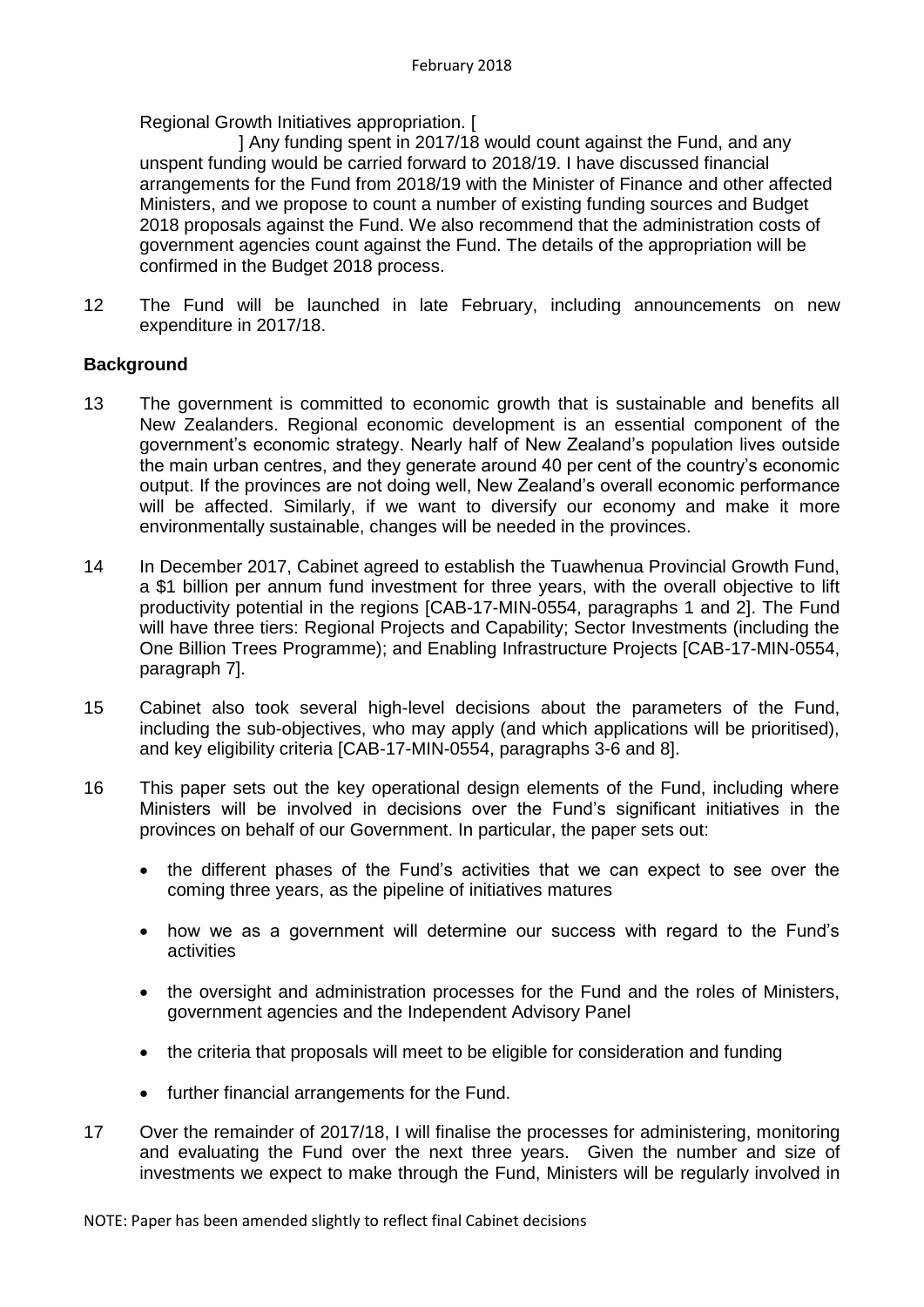making decisions on Fund investments. Delegated Ministers (Regional Economic Development, Economic Development, Finance) and relevant portfolio Ministers will sign off medium-sized investments, with Cabinet signing off larger proposals. It is likely that funding decisions for Ministers will arise at least every two months.

### **Phases of Fund activity**

- 18 We will be announcing the first tranche of investments by the Fund when we launch the Fund later in February. This is a good set of initial investments that will contribute to lifting the productivity potential of the provinces. It does, however, reflect the scale of proposals that the public sector and the provinces have been developing under the previous government's \$44 million Regional Growth Programme.
- 19 Since the formation of the government, officials and I have been focusing on growing the pipeline of potential projects that will make the biggest difference to New Zealand's regional economic development. We have been talking to a range of people across the country including councils, industry players, iwi and financiers.
- 20 It is important that the best concepts are progressed rapidly from the feasibility stage to the formal business case, and (for those that make the cut) through to eventual project delivery. Officials will continue to work with regions, sectors and firms to develop a robust pipeline of projects, and partner with regions to ensure that the right expertise is brought in to ensure projects are executed successfully.
- 21 Year one of the Fund will see an increase in the number of early stage concepts to be considered. The larger projects, particularly involving significant sector and infrastructure investments, will be worked-up and taken to Cabinet from later in 2018. My expectation is that the \$3 billion for the Fund would have been fully committed by 2020 and that the funding available for projects is for the three years. We do not want to set up ongoing capital funding commitments. During the various phases of the Fund, the focus of activities is likely to be:

### *2018: pre-investment and remedial infrastructure*

- generating quality investment opportunities that will deliver the enhancement in the productivity potential of regions that we are seeking – getting these through feasibility and testing
- investing in strengthening work and employment readiness and capabilities so that workers are ready to participate in initiatives in the regions once they receive funding
- building a pipeline of infrastructure investments that support general regional economic development and enhance the operating environment for Fund initiatives, and commencing some initial remedial projects
- investing in well-developed initiatives that have been awaiting funding for some time.

### *Late 2018 – 2019: funding decisions*

• the bulk of funding decisions will likely occur in late 2018 – 2019, once feasibility studies and business cases have been developed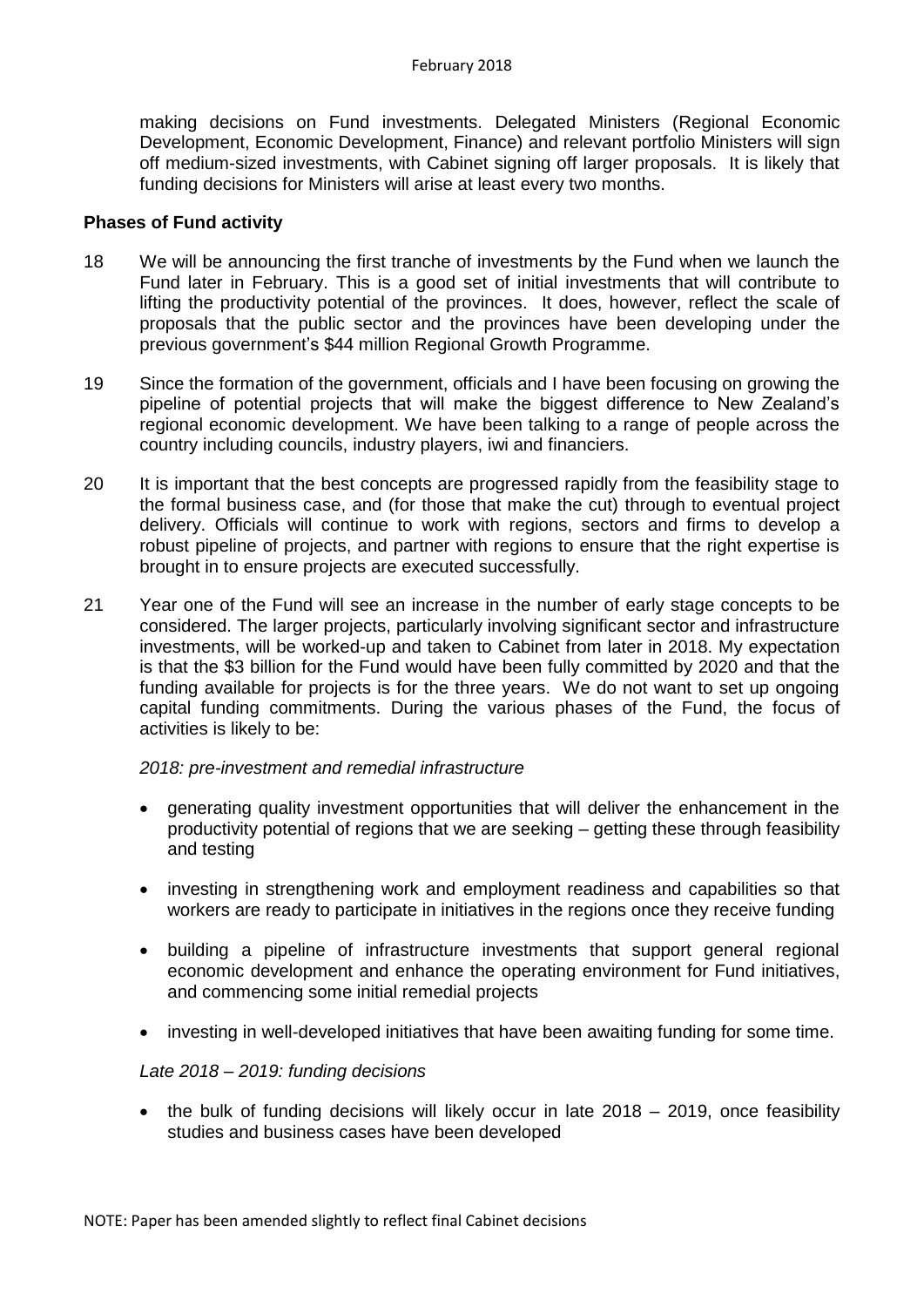- this will likely relate particularly to the large projects that will emerge through tiers 2 (sector investment) and tier 3 (enabling infrastructure)
- where possible, we will accelerate the delivery of projects in this period, to ensure the regions have the benefit of the investment as soon as possible. It is also likely that the large projects will impact on the workforce available for private sector construction so it would be preferable to spread the work over a longer period if possible

### *2019 – 2020: delivery of projects*

- the bulk of delivery will occur in 2019 and 2020, once funding decisions have been made
- this is when our investments will be largely be carried out, with the bulk of the Fund's infrastructure and capital works activity underway.
- 22 While the bulk of delivery will likely occur in 2019 and 2020, I will be actively working to fast track investment decisions and delivery where that is possible.

### **Success measures for the Fund**

- 23 The Fund is a key element of the government's economic strategy. As such, at the highest level and in the long term, the Fund aims to contribute to the government's four key outcomes of:
	- encouraging sustainable activity that is innovative, diverse and high value. It includes lifting productivity and wages, enhancing natural capital and ecosystem services, and delivering a just transition to a low carbon economy
	- more prosperous and equal outcomes for our people and our regions. It includes supporting regions to thrive, and supporting Māori aspiration
	- investing in infrastructure to support sustainable growth. It includes infrastructure to support environmentally sustainable economic growth
	- growing international connections through progressive trade policy and engagement.
- 24 The Fund will contribute to these outcomes by lifting the productivity potential of the regions. There are two ways to lift the productivity potential of a region – through increasing the quality of the resources that firms within existing sectors have available to make their products and services and through opening up new sectors for investment. Examples of the former include increasing the work readiness and skills of people in the regions, factors that lift the long term sustainability and productivity of natural assets like land and investments in physical infrastructure such as roading, rail and telecommunications that improve connectivity. Examples of the latter open up sectors with untapped potential like historical sites in Northland and high end experience tourism and Mahia's open skies and the space programme, and cornerstone investments in emerging sectors that other investors can build on.
- 25 In selecting projects that lift the productivity potential of the region in these ways, the government will examine the degree to which they also contribute to more jobs, sustainable economic development, social inclusion and participation, Māori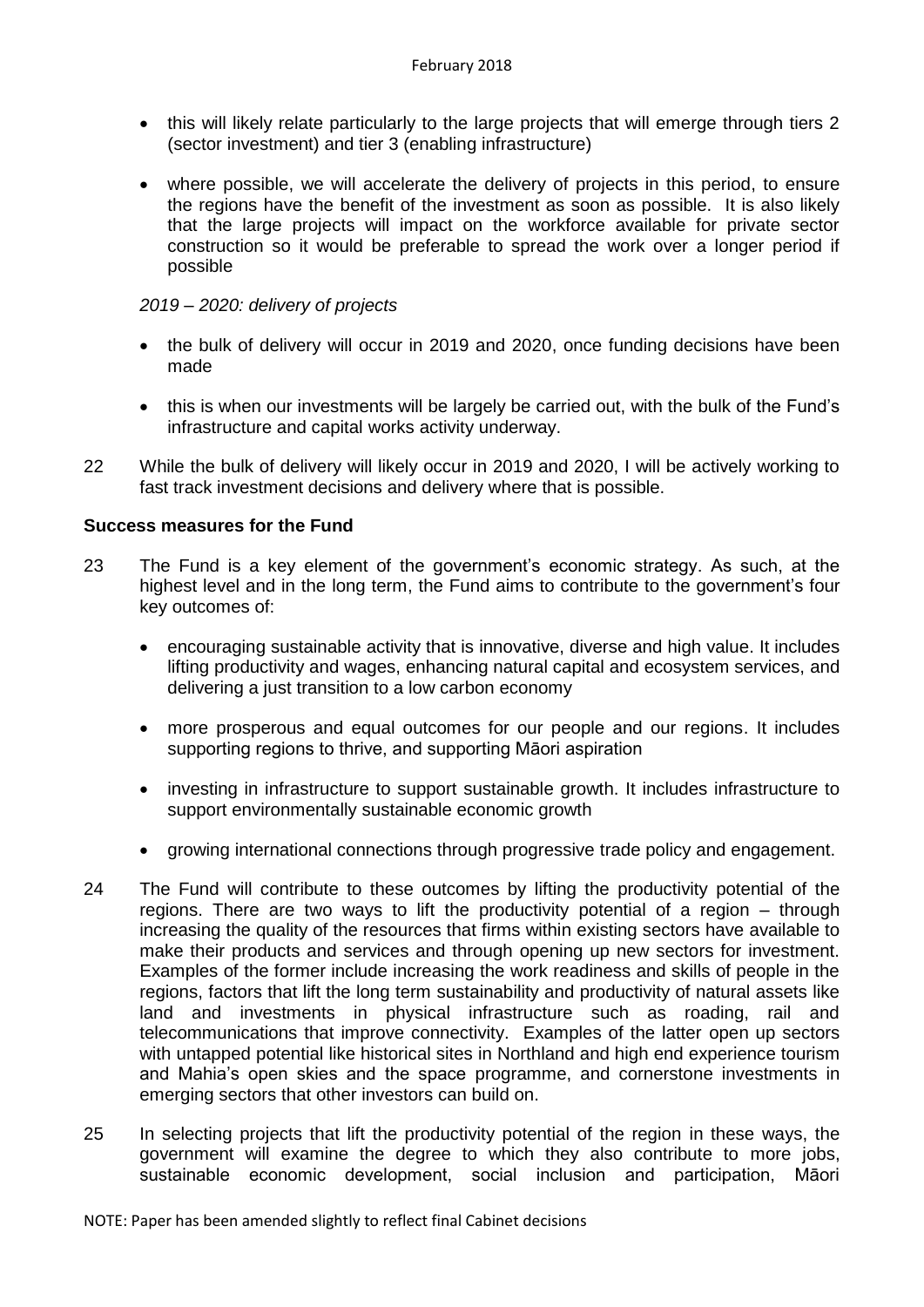development, climate change mitigation, environmental sustainability, and resilience. Over time, we would expect the Fund to contribute to the following outcomes:

- increased regional economic output: greater economic activity in the sectors where the Fund has invested, and in related sectors
- enhanced utilisation and returns for Māori from their assets
- increased productivity, with stronger growth in higher productivity businesses in the sectors invested in (and related sectors)
- increased employment (and reduced unemployment) and wages, in general, and for Māori particularly
- lower rates of young people not in employment, education and training, and a reduced proportion of this group being Māori
- improved digital communications (e.g. a reduced "digital divide")
- improved resilience and sustainability of transport infrastructure, and supporting improved connections within and between regions (e.g. reduced travel times, increased throughput of passengers and freight)
- contribute to mitigating or adapting to climate change effects and a just transition to a low emissions economy
- more investments that enhance regions' natural capital (for example, improving water quality, soil integrity, and the health and ecological functioning of natural habitats).
- 26 Officials will continue to develop this set of regional economic development outcomes between now and June 2018, with a view to having a comprehensive set of baseline measures that we can track over time. This work will help to highlight specific areas of need in different regions, which can guide selection of projects. It may identify information gaps where we need to develop new metrics. This work will be done in the context of other government work to develop a set of wellbeing measures for New Zealand as a whole (drawing, where appropriate on relevant frameworks like the OECD Wellbeing Framework). It will also draw on other relevant outcome frameworks, such as the five outcomes of He kai kei aku ringa (The Crown - Māori Economic Growth Partnership).
- 27 In terms of measuring the success of the Fund itself, observable improvements in regional indicators may take at least 2-3 years after investments have been made by the Fund. This will be outside the lifetime of the Fund. Nevertheless, we want to be able to assess the effectiveness of our investment activity. As noted above, there is likely to be a phasing of different types and levels of activities across the life of the Fund. Accordingly, the success of the Fund will be determined by the quality and impact of activities in the different phases. In the period to 2020, we will be able to assess the following: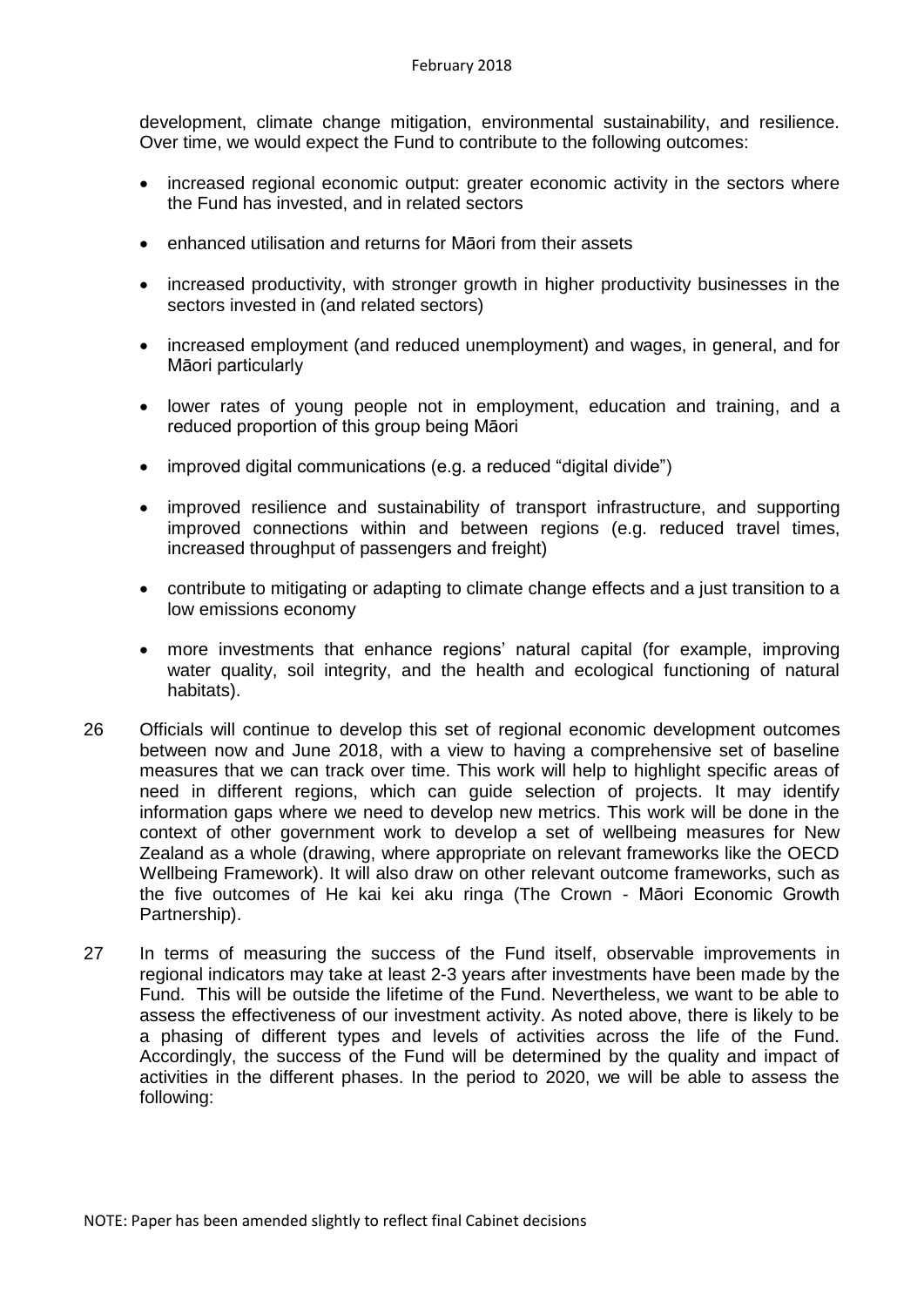| 2018: pre-investment and<br>remedial infrastructure                                                                                                                                                                                                                                       | Late 2018-2019: funding<br>decisions                                                                                                                                                                                                                                                                                                              | 2019-2021: delivery of projects                                                                                                                                                                                                                                                                                     |  |
|-------------------------------------------------------------------------------------------------------------------------------------------------------------------------------------------------------------------------------------------------------------------------------------------|---------------------------------------------------------------------------------------------------------------------------------------------------------------------------------------------------------------------------------------------------------------------------------------------------------------------------------------------------|---------------------------------------------------------------------------------------------------------------------------------------------------------------------------------------------------------------------------------------------------------------------------------------------------------------------|--|
| Pipeline:<br>Number, quality of proposals<br>Conversion of high-quality<br>$\bullet$<br>initiatives and feasibility<br>studies into proposals                                                                                                                                             | Pipeline:<br>Number and quality of<br>$\bullet$<br>initiatives<br>Conversion of proposals into<br>$\bullet$<br>approved investments<br>Spread of investments across<br>$\bullet$<br>regions, tiers, risk profiles and<br>for Māori                                                                                                                | Pipeline:<br>Number, quality of projects<br>underway and delivered to<br>specification<br>Sustainability of projects<br>$\bullet$<br>beyond life of Fund<br>Exit of projects that are not<br>$\bullet$<br>delivering                                                                                                |  |
| Administration:<br>Capability of applicants lifted<br>Applications progressed<br>$\bullet$<br>efficiently<br>Improved capability of<br>$\bullet$<br>Government to engage with<br>regional partners and Māori                                                                              | Administration:<br>Decision makers supported to<br>$\bullet$<br>make choices that optimise the<br>spread of investments across<br>regions, tiers, risk profiles and<br>for Māori that are cognisant of<br>climate change and transition<br>impacts                                                                                                | Administration:<br>Support for decision makers to<br>adjust investment in projects<br>(e.g. exit, change delivery or<br>timing)                                                                                                                                                                                     |  |
| Direct impacts:<br>Greater partnering activity<br>between regional players, and<br>with the private sector<br>Programmes delivered for<br>youth NEET<br>Remedial infrastructure<br>$\bullet$<br>projects beginning to get<br>underway<br>Trees planted and planting<br>pipeline developed | Direct impacts:<br>Greater investment interest<br>$\bullet$<br>from private sector following<br>early government investments<br>Number of NEET now work<br>$\bullet$<br>ready<br>Number of jobs created through<br>$\bullet$<br>early investments<br>Infrastructure projects<br>$\bullet$<br>underway and delivered<br>Trees planted<br>$\bullet$ | Direct impacts:<br>Infrastructure projects<br>underway and delivered<br>Enhanced regional<br>$\bullet$<br>connectivity<br><b>Reduced NEET</b><br>$\bullet$<br>Number of jobs created<br>$\bullet$<br>Improved productivity, export<br>$\bullet$<br>earnings<br>Emissions abatement (by gas)<br><b>Trees planted</b> |  |

- 28 These success measures will need to be factored into the evaluation of the Fund. They will also be reflected, as appropriate, in the contract outcomes of individual Fund projects.
- 29 As a government, we have an appetite to take calculated risks to lift outcomes in the regions. This means that some projects within the Fund's portfolio of investments may have higher risk profiles than others because we think that the greater returns to the regions that may be possible from those investments justify the higher level of risk. As is generally the case with investment funds, we expect that along with our successes there will be some projects that do not deliver to the level expected when they were approved. When this is the case, we will move to understand the causes of this and rectify these or exit the project as quickly as possible.

## **Governance and process for the Fund**

30 Given the significant government investment in the Fund, it is important that there are robust governance processes in place. We need to ensure that there is the right level of due diligence over potential investments to ensure their probity and effectiveness in achieving the Government's goals. At the same time we do not want unnecessary process to get in the way of initiatives where speed of delivery is critical to achieving economic development objectives. It is important to strike the right balance between managing risk and allowing funding to flow quickly to where it can provide the greatest benefit.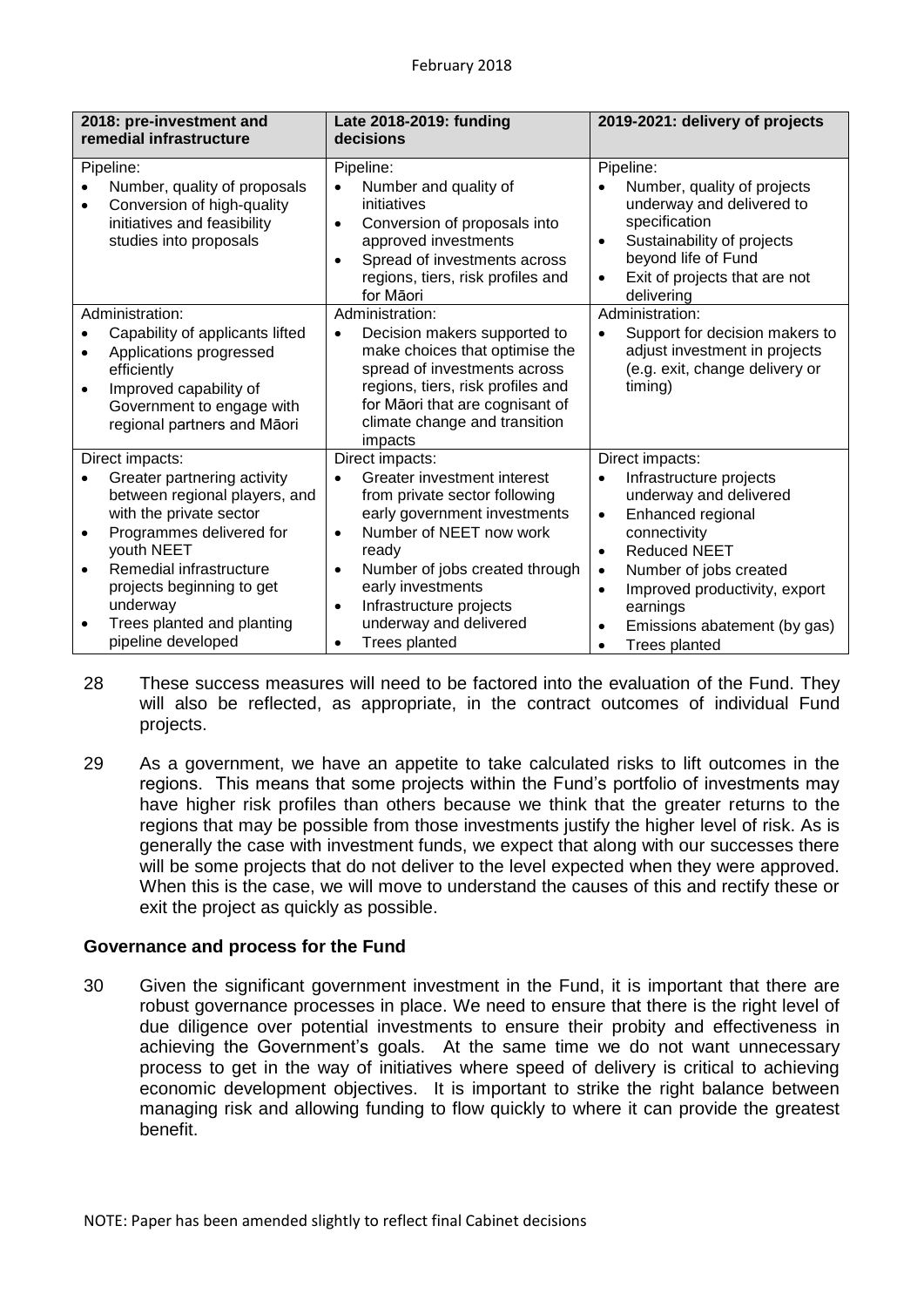31 In December 2017 Cabinet took decisions about the delegation for financial decisions across the three tiers of the Fund. This effectively created three different bands, as summarised in the following table:

| <b>Size of investment</b>                                                                                                                                                                    | Key elements of governance and process                                                                                                                                                                                                                                                                                                                                                                                                                                                                                                      |
|----------------------------------------------------------------------------------------------------------------------------------------------------------------------------------------------|---------------------------------------------------------------------------------------------------------------------------------------------------------------------------------------------------------------------------------------------------------------------------------------------------------------------------------------------------------------------------------------------------------------------------------------------------------------------------------------------------------------------------------------------|
| Under \$1m<br>(Covers small community<br>projects, feasibility<br>studies and capability<br>building)                                                                                        | Applications approved by Senior Regional Officials (SROs)<br>$\bullet$<br>Decisions made monthly<br>$\bullet$<br>Will require a single stage (light) business case. Officials work with applicants<br>to help them meet the requirements                                                                                                                                                                                                                                                                                                    |
| Between \$1m and \$10m<br>(Covers larger community<br>projects, feasibility<br>studies and capability<br>building, smaller<br>commercially focused<br>projects)                              | Expenditure signed off by delegated Ministers (Regional Economic<br>$\bullet$<br>Development, Economic Development, Finance, others as relevant)<br>It is likely that funding decisions for Ministers will arise at least every two<br>$\bullet$<br>months.<br>Will require business case (possibly a simplified form for some projects)<br>$\bullet$<br>May seek advice from Independent Advisory Panel on proposals                                                                                                                       |
| Over \$10m<br>(Covers more<br>commercially focused<br>projects involving private<br>sector partners, including<br>major cultural projects,<br>and large regional<br>infrastructure projects) | Expenditure submitted to Cabinet for approval<br>$\bullet$<br>There will be a formal expression of interest (EoI) process<br>$\bullet$<br>Ministers to receive advice from Independent Advisory Panel on Eols who will<br>$\bullet$<br>meet every 2 months<br>Envisaged that the Independent Advisory Panel and officials will work with<br>$\bullet$<br>Eols that the IAP suggest be progressed (this process may include iterative<br>discussions between the IAP and groups to further develop EoIs).<br>Will require business case<br>٠ |

- 32 In December 2017, Cabinet discussed the upper limit for the second level of delegation and considered increasing it to \$20 million. The Cabinet minute records that this can happen in exceptional circumstances, but does not determine what these are. In considering this further in the context of the nature and number of bids that are currently in the pipeline, and based on advice from external fund managers, I propose we consider this again and increase the upper limit to \$20 million for all bids, not solely in exceptional circumstances, to reduce the load this will place on Cabinet. These bids will receive a high level of scrutiny from delegated Ministers.
- 33 In respect of Fund proposals that require Cabinet consideration, I propose that these be submitted to the Cabinet Economic Development Committee by the Minister for Regional Economic Development every eight weeks. I will consult with other Ministers on these submissions as required.
- 34 In December 2017, Cabinet agreed that there would be different governance processes for the One Billion Trees Programme and infrastructure projects. Officials have continued to develop the detail of these processes, and I am now in a position to seek some further decisions in relation to these.

## *The One Billion Trees Programme*

35 Cabinet has previously agreed the government's One Billion Trees Programme is to be funded through the Sector Investments tier of the Provincial Growth Fund [CAB-17-MIN-0554 refers], and noted that work is underway to develop a comprehensive programme,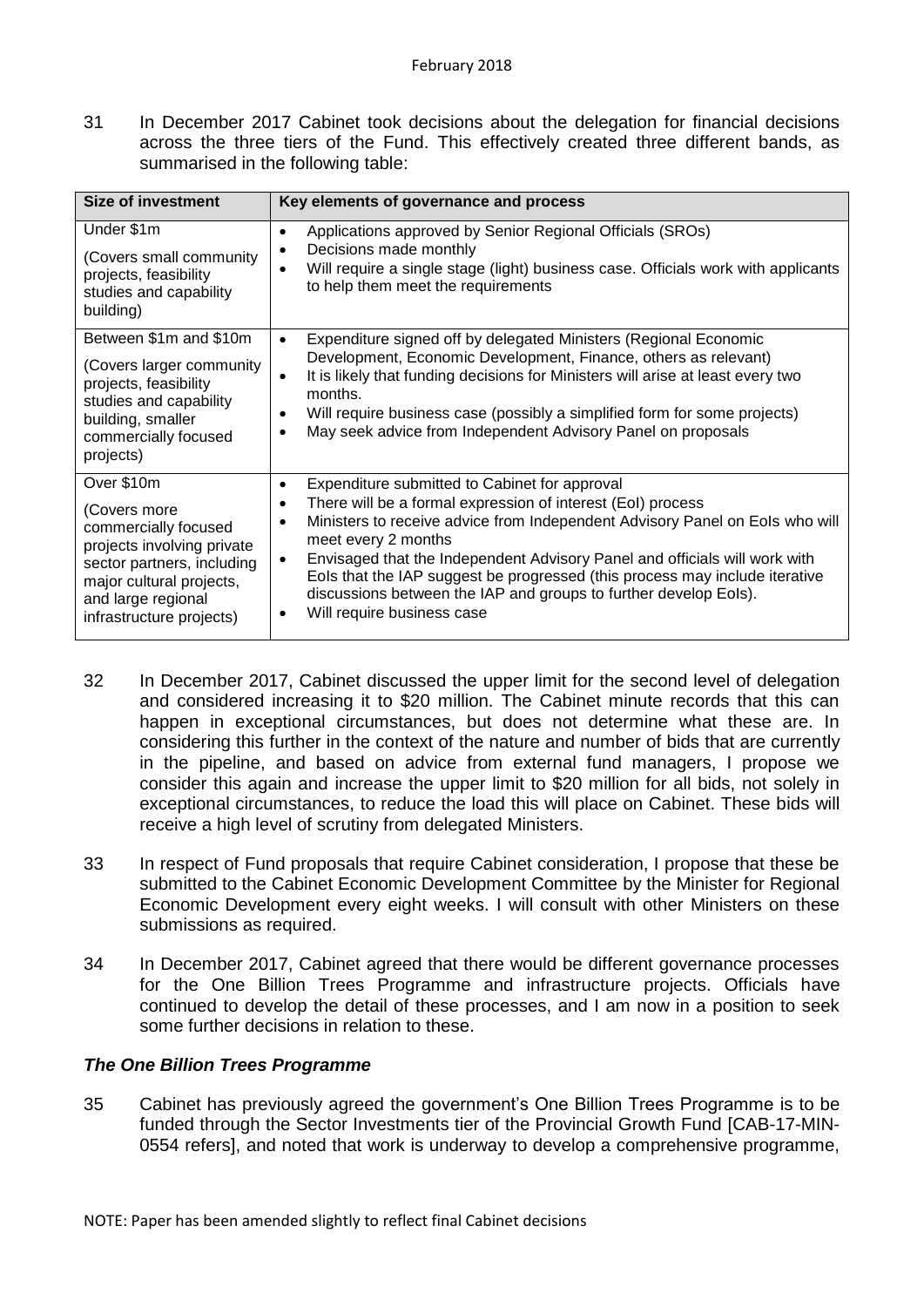with the Minister of Forestry to report back to Cabinet on progress by June 2018 [CBC-17-MIN-0061 refers].

- 36 I propose the Fund delegate responsibility for delivering the Programme, including accountability for the use of the funds allocated, to the Minister of Forestry.
- 37 To enable this delegation, delegated Ministers will set clear direction on criteria and performance measures that are consistent with those of the Fund as a whole, and will include requirements to deliver training and employment opportunities and address infrastructure impacts of the investment in the sector. The Ministry for Primary Industries will report to Ministers on its achievement against these criteria as part of the Fund's regular reporting.
- 38 I propose that the Programme be treated as a priority for consideration by the Fund over its three years due to the level of government commitment to Forestry. [

 $\mathbb{R}^n$  , the contract of the contract  $\mathbb{R}^n$ 

- 39 This initial package of investment sets the foundations for achieving the target of doubling planting rates over the next ten years, but significant additional investment will be required to deliver on the goal. Once more detailed Programme design work is completed in June 2018, I anticipate that additional funding proposals will be submitted for consideration.
- 40 To enable further momentum prior to the June report back, I propose approval to fund potential discrete new projects to support afforestation be consistent with financial delegations previously agreed by Cabinet [CAB-17-MIN-0554]. If a forestry initiative arises outside of the core Programme (e.g. a specific high growth project in a region), these could be submitted for consideration through the Fund's relevant processes as appropriate.
- 41 I also propose that in addition to the previously agreed objectives of the Fund, the following specific eligibility criteria will apply to initiatives funded as part of the Programme:
	- a. Initiatives should support:
		- i. increased sustainable regional development (including but not limited to more jobs); or
		- ii. increased productivity and innovation in forestry and related sectors; or
		- iii. increased employment, training, or work readiness for the sector's workforce, particularly in priority areas; and
	- b. Where practical, initiatives will also support:
		- i. New Zealand's ability to meet its climate change commitments; and/or
		- ii. Māori aspirations for utilising their land and other resources, and achieving their cultural objectives; and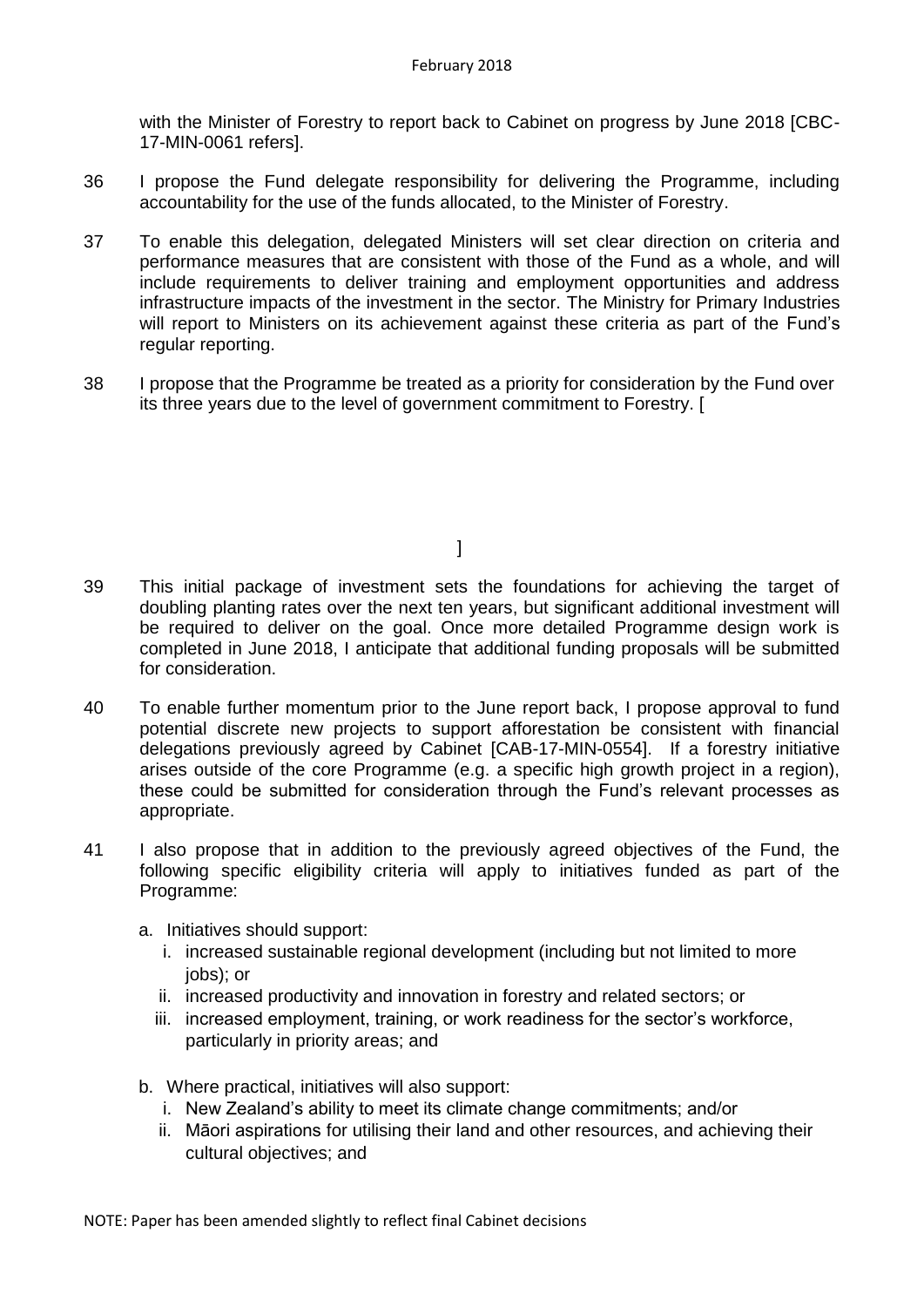- c. Initiatives should seek where possible to enhance environmental sustainability through improvements in the sustainability and/or productivity of natural assets such as land, water, native flora and fauna.
- 42 To develop and deliver this Programme ahead of the June report back, the Minister of Forestry will set up a Ministerial group (Finance, Environment, Climate Change, and Conservation and others as necessary) to oversee this work and will ensure Ministers responsible for the Fund are kept well informed of progress. The Minister of Forestry will report back to Cabinet in June and December for the term of the government on progress with the One Billion Trees Programme.

### *Enabling Infrastructure Projects*

43 The Enabling Infrastructure Projects tier of the Fund will invest in regional projects identified both centrally and regionally that enable regions to be well connected from an economic and social perspective, including rail, road and communications. The government already provides substantial investment in these activities, so it is important that the Fund aligns with processes for assessing and managing existing infrastructure investments such as the work being done by Crown Infrastructure Partners.

### *Transport*

- 44 In particular, it is recommended that we ensure close alignment between the Fund and the National Land Transport Fund (NLTF), the government's primary source of funding for investment in roads, walking, cycling and public transport. The Provincial Growth Fund has the ability to enable a wider span of transport projects in the regions, and enable an alternative channel for proposals than the National Land Transport Plan (NLTP) process alone.
- 45 Key principles underpinning our approach are:
	- Regional Land Transport Plans are the key mechanism for regions to plan and prioritise their transport needs. We want to continue to ensure that these plans are as comprehensive, systematic and strategic as possible
	- We want to encourage regions to take a more expansive view of their transport needs. With the additional funding provided by the Fund, they will be able to prioritise a wider set of programmes and projects that will allow them to achieve a more resilient and sustainable transport system that contributes to their productivity potential
	- We want to minimise complexity for local government, and streamline processes as much as possible
	- We want to ensure that there is robust and consistent assessment of all transport projects. This manages the risk of lower quality projects being subject to looser assessment standards
	- The NLTF is in place as the primary means by which the government funds transport projects, and it is important that this fund continues to support programmes and projects that it was set up to fund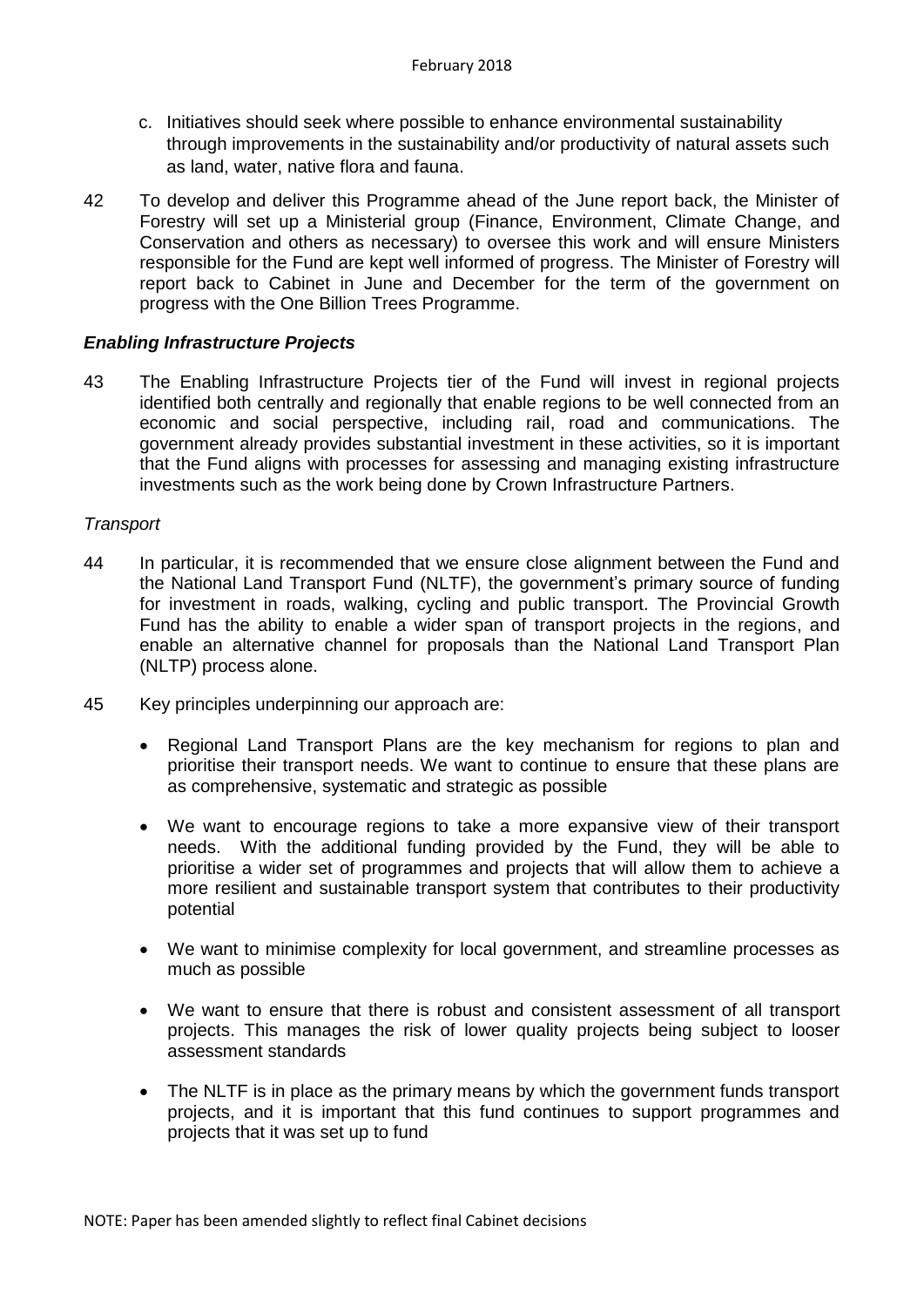- Projects and programmes that are supported by the NLTF and/or the Fund need to have their whole of life costs fully outlined so that any decisions take full account of the cost. Any cost escalation should be apportioned to reflect the original investment across these two funds. Any change to scope would require further approval. This manages any risk that the NLTF carries unforeseen costs.
- 46 The proposed approach is that the Fund can serve four roles in supporting regional transport projects:
	- Enable a greater number of projects to be supported (and thereby align with the government's wider objectives for transport as outlined in the Government Policy Statement on Land Transport (GPS))
	- Provide a source of funding for local authorities that face significant difficulty in meeting local share requirements (this is particularly relevant to the government's interests in concentrating efforts on surge opportunities in priority regions)
	- Bring forward projects that are strategically important to a region's productivity potential and which are outside the National Land Transport Plan funding criteria, or which are unable to be funded in a sufficiently timely way through the NLTP.
	- Provide a source of funding for projects that do not secure funding through the NLTF but which otherwise meet the government's criteria and objectives for the Fund.
- 47 Under this approach, all regional programmes and projects would be subject to assessment by the New Zealand Transport Agency (NZTA), as is current practice. This recognises NZTA's expertise in cost benefit assessment, and ensures consideration of how projects align with the objectives of the GPS and the NLTF.
- 48 Some programmes and projects will not meet the NLTF investment criteria. In this instance, these programmes and projects will also be assessed against the Fund's criteria to determine how they contribute to a region's economic development and productivity potential. NZTA and the Ministry of Transport (MoT) would provide advice to Ministers on these projects. Additional advice may also be sought where additional expertise is needed (e.g. from the Independent Advisory Panel being established to support the Fund). With the authority of Cabinet, Ministers would be able to determine if they support these projects, and if so, appropriate funding to the NZTA to support these projects.
- 49 For projects and programmes where there is a case for the government to assist with local share or for the project to be brought forward, Ministerial approval will also be sought. MoT and NZTA will provide advice to support Ministers to make these decisions (including input from SROs).
- 50 KiwiRail will put forward network infrastructure proposals for consideration by Ministers. The proposals will typically look to ensure that intra- and inter-regional rail connections support the ongoing development of regions, including the renewal of infrastructure that KiwiRail had been unable to maintain or renew due to a lack of available funding in previous years. MoT will provide advice to Ministers on how these projects will contribute to the objectives of the Fund and support the government's wider objectives for the transport system, including mode neutrality.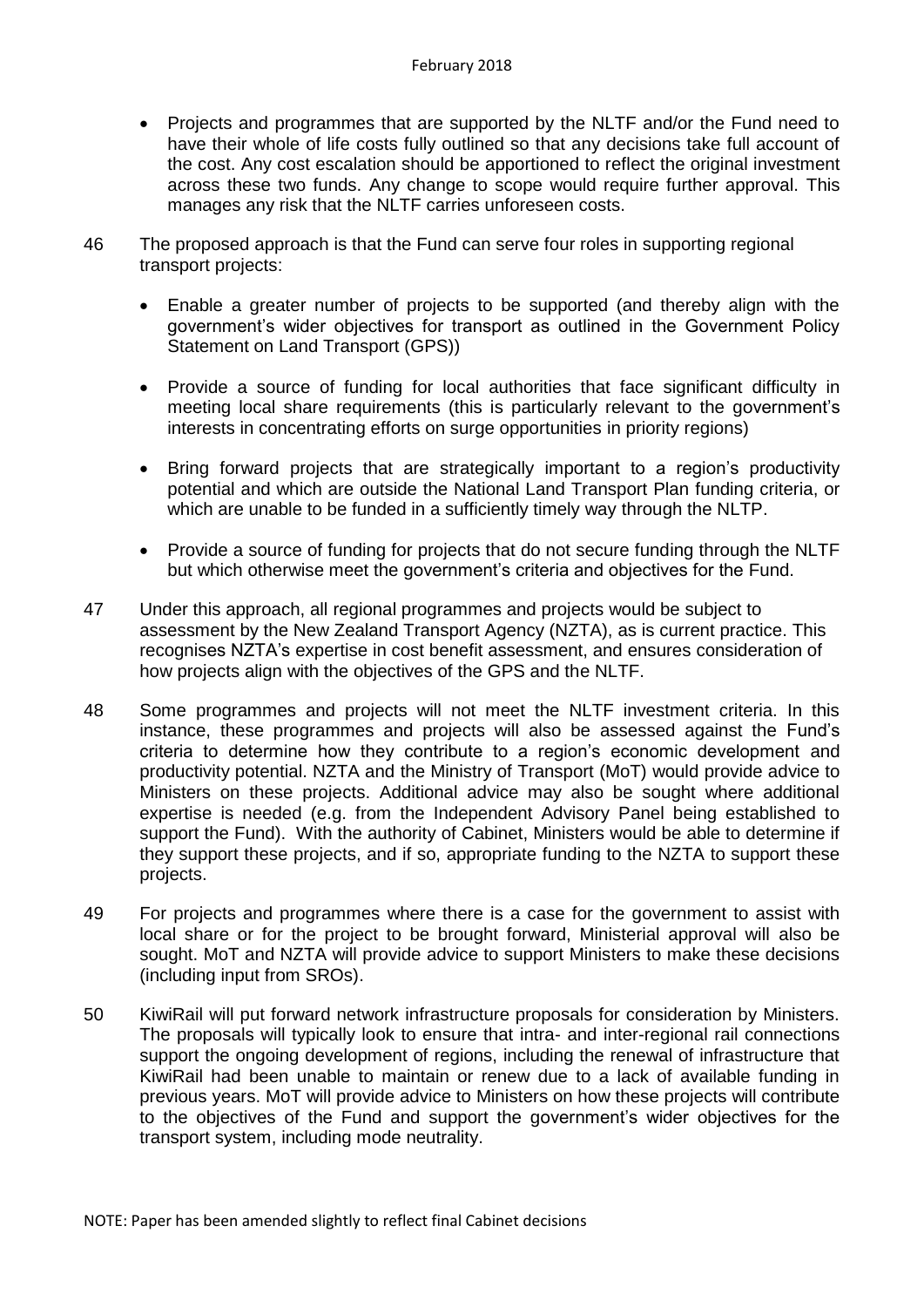51 [

# $\sim$  100  $\sim$  100  $\sim$  100  $\sim$  100  $\sim$  100  $\sim$  100  $\sim$  100  $\sim$  100  $\sim$  100  $\sim$  100  $\sim$  100  $\sim$  100  $\sim$  100  $\sim$  100  $\sim$  100  $\sim$  100  $\sim$  100  $\sim$  100  $\sim$  100  $\sim$  100  $\sim$  100  $\sim$  100  $\sim$  100  $\sim$  100  $\sim$

### **Oversight and administration of the Fund**

- 52 I intend to set up an oversight group of Regional Economic Development Ministers comprising the following portfolios: Regional Economic Development, Economic Development, Agriculture, Tourism, Māori Development, Transport, Environment, Local Government, Climate Change and Employment. This group will meet to ensure Ministers can coordinate their activities in the regions and be aware of upcoming activities that they can contribute to. The group of Ministers delegated to make funding decisions under \$20m will regularly inform the wider group of Ministers of the activities and investments of the Fund. The wider group of Ministers will have the opportunity to raise issues of interest in their portfolios in relation to the Fund, e.g. how the individual initiatives will contribute to lifting outcomes for Maori or the connection of the Fund with local government initiatives for growth.
- 53 To ensure we deliver a coherent programme of investments across regions, which aligns with our regional economic development priorities, I propose that the Ministers delegated to make decisions on the Fund regularly report to the wider Ministerial group on progress. This will allow the Regional Economic Development Ministers to consider the overall operation of the Fund, in the broader context of setting the overall direction of and managing the government's regional economic development programme.
- 54 To support the implementation of the Fund, two new groups are to be established a Regional Economic Development Unit in the Ministry of Business, Innovation and Employment and an Independent Advisory Panel (as agreed by Cabinet in December 2017).

### *Regional Economic Development Unit*

- 55 A Regional Economic Development Unit (the Unit) is being established within the Ministry of Business, Innovation and Employment, as a focal point for officials involved in regional economic development. The Unit will be the hub for processing applications to the Fund. Alongside existing agencies, it will be a strong partner to our regions and industries in identifying and developing investable proposals for the Fund, and will support decision making by SROs and Ministers. It will reflect the lessons learnt from the evaluation of the Regional Growth Programme and significant Government investment funds, such as the Primary Growth Partnership.
- 56 In particular, the Unit will:
	- work with priority regions to determine priorities for investments in these regions, based on an understanding of how those investments would move the regions onto an environmentally sustainable and inclusive growth path
	- work with regions, Ministers and other agencies to identify and develop potential proposals for the pipeline, and connecting with existing work programmes where there are synergies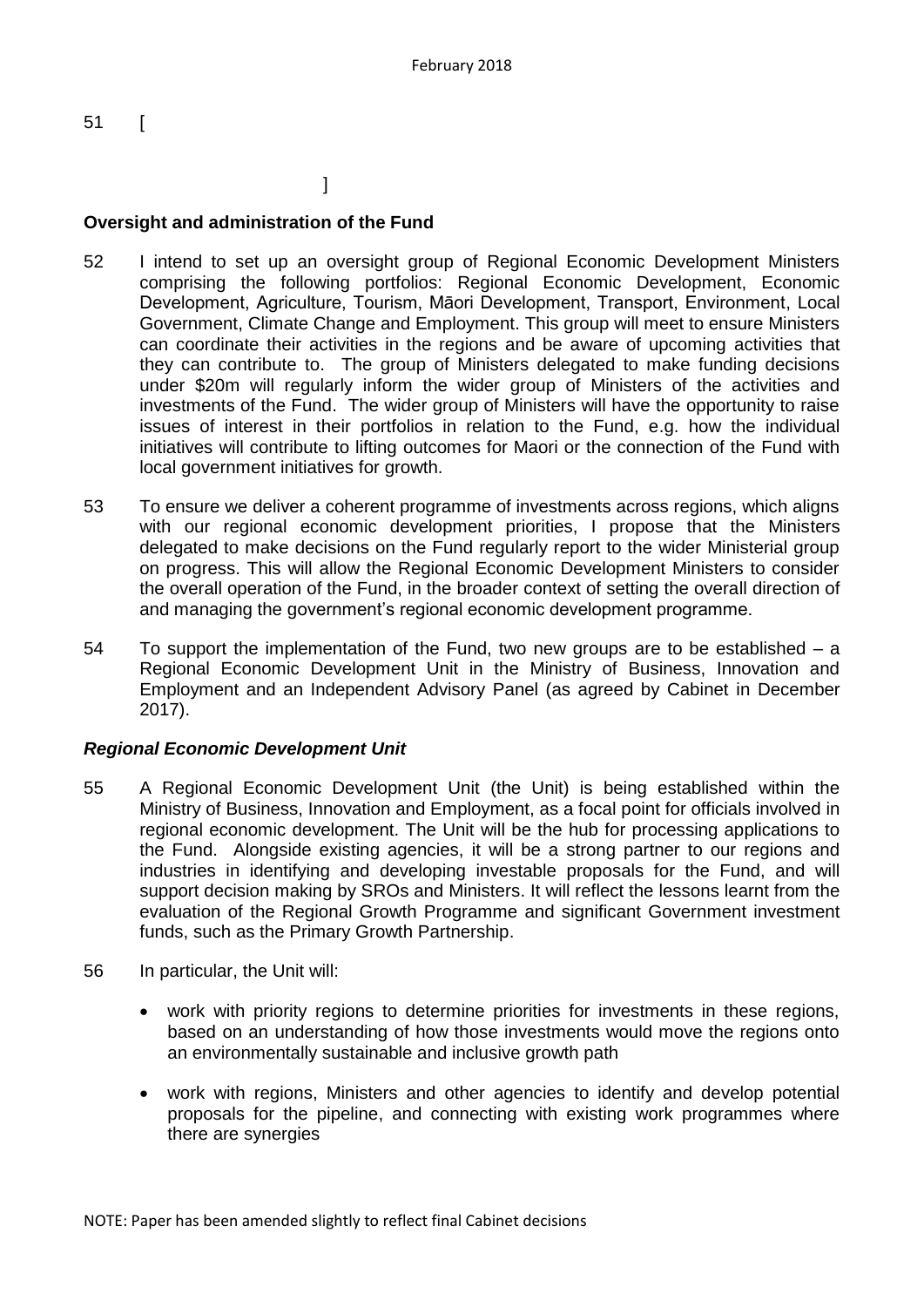- put in place processes to support the implementation of the Fund, including developing application material and relevant templates (e.g. business cases), in consultation with other agencies that administer similar funds
- work with other agencies to determine which tier(s) and governance processes apply to each application
- receive and coordinate applications from applicants (including other government agencies and Ministers), and bring externally-generated applications to the attention of interested government agencies
- engage with New Zealand Trade and Enterprise (NZTE), regional entities and potential investors on the Fund to support the development of applications for the Fund
- coordinate with NZTA and the Ministry of Transport to assist, as required, with decision making for transport projects, and to maintain a complete picture of all transport-related initiatives that are being supported by the Fund
- coordinate with the Ministry for Primary Industries to assist, as required, decision making for One Billion Trees projects, and to maintain a complete picture of all treerelated initiatives that are being supported by the Fund
- maintain communication with the applicants through the process and manage contracts
- work with agencies and applicants to ensure applications are of sufficient quality to proceed, including providing applicants with the support they need to develop high quality proposals. This will include assistance with business capability, environmental sustainability expertise, workforce readiness programmes and other technical support as needed. This will be particularly important with respect to Māori, to ensure equitable access to the Fund.
- support the Independent Advisory Panel to provide assessment of the suitability of the applications to senior officials, delegated Ministers and Cabinet, and advice on the Fund's overall portfolio of investments
- monitor implementation of the Fund (including the balance of applications and approvals across tiers, regions, risk profiles and over the life of the Fund), and report regularly to Ministers, to support their oversight of the Fund. This will include regular updates of the nature of expenditure undertaken across the Fund. Where existing funds have been counted against the Fund, this will not be additional reporting over and above the current operational and Ministerial reporting mechanisms within the responsible agency.
- develop a plan for evaluating the operation and effectiveness of the Fund, including further work on Fund outcomes and baseline performance measures. A substantive evaluation of the Fund should be completed by the end of 2020, to inform Ministers of progress in the context of making funding decisions for Budget 2021.
- 57 The Unit will support SROs and delegated Ministers by monitoring and evaluating the progress of the Fund, regularly reporting progress, and where necessary, making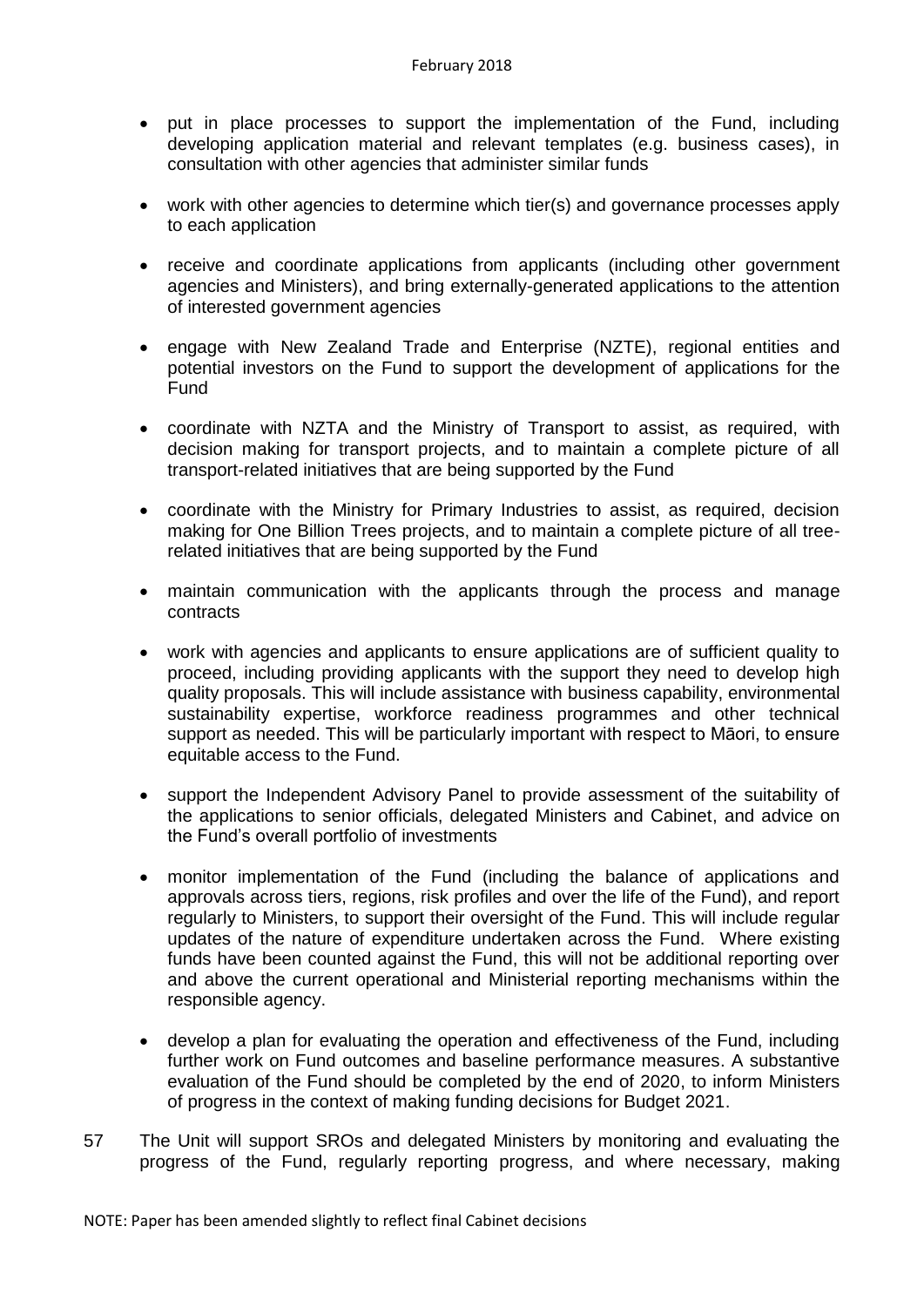recommendations to Ministers on any required changes to Fund parameters. This will allow Ministers to make adjustments to the Fund as and when required.

- 58 Agencies will continue to have responsibilities alongside the Unit for driving the broader regional economic development programme and identifying and developing investment initiatives within their areas of responsibility.
- 59 The Unit will need to connect with agencies that manage investment funds, including drawing down on the investment pipeline developed and maintained by NZTE. This will also include the outsourcing of capability build, case preparation and feasibility studies to the NZTE team, who are working in partnership with local economic development agencies.

### *Independent Advisory Panel*

- 60 Ministers will be supported in their decision making by advice from an Independent Advisory Panel, comprising members with commercial, industry, public policy and sector-specific knowledge [CAB-17-MIN-0554, paragraph 28].
- 61 A parallel paper to the Cabinet Appointment and Honours Committee will seek agreement to the Terms of Reference and membership of the Independent Advisory Panel. The key features of the panel are:
	- it will have a Chair and membership of between 6 and 8 members, and is able to call on expert advisors to assist on a case-by-case basis
	- the Panel will assist the Regional Economic Development Unit with implementing the Fund (including developing the necessary processes and documentation), and ensuring that the overall investment portfolio is balanced (across regions, tiers and risk profiles) and effective.

### **Eligibility and assessment criteria of the Fund**

- 62 In December 2017, Cabinet agreed to a set of criteria for the Fund as a whole, to ensure we get the best value for money from our investments in seeking to achieve our objectives.
	- a. Investment should increase the productivity potential of the region and support sustainable jobs, business and use of natural resources
	- b. The Fund is not designed to fund activity that will take place anyway (whether within the region or in another region) but rather to stimulate new activity or bring forward activity important to the region's economic development
	- c. Investment should neither socialise losses nor privatise gains
	- d. The Fund will build on regional strengths and prioritise investments that develop high growth activities in areas of comparative advantage
	- e. The Fund will prioritise any sectors identified as high priority by the government for a particular region
	- f. Local support for the projects is important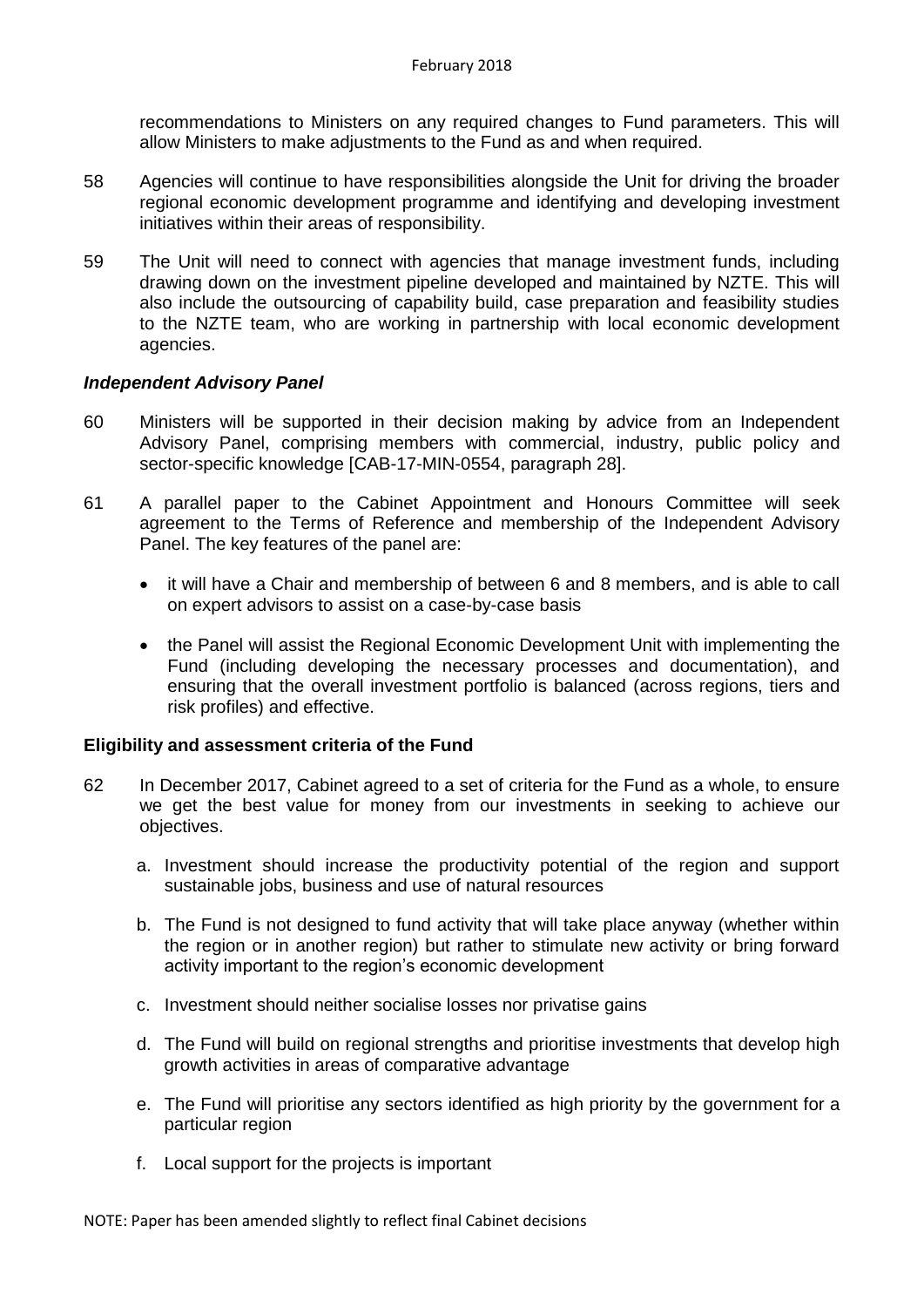- g. While adopting a streamlined approval process appropriate to the size of the project, the Fund will require robust business cases that show long-term development potential (measured against a consistent set of success measures), particularly for large projects
- h. A mix of capital and operating expenditure will be available, depending on the nature of the project, with the expectation being that the majority will be capital expenditure and operating expenditure for one-off projects. Government's involvement may involve removing regulatory blockages as well as funding initiatives.
- 63 These criteria need to be translated into operational criteria that can be applied to individual applications, and communicated to applicants. Officials have developed a more detailed set of criteria, as per the following table. It is proposed that some of the criteria are required (those in bold in the table), while others should be demonstrated, to the extent they are relevant in the particular case. Decision-makers may waive nonrequired criteria that are not relevant, or approve projects that are strong on some criteria and weaker on others. They could also decide to seek amendments to or accommodation within proposals to address any areas of concern, and making funding conditional on these changes.

**Proposed operational criteria for all tiers of the Fund**

*Link to Fund and government outcomes*

- **Demonstrate the ways in which the project will contribute to lifting the productivity potential of the region**
- **Demonstrate how the project contributes to the Fund's objectives of:**
	- more permanent jobs
	- o **benefits to the community and different groups in the community**
	- o **increased utilisation and returns for Māori from their asset base (where applicable)**
	- o **sustainability of natural assets (e.g. water, soil integrity, the health and ecological functioning of natural habitats)**
	- o **mitigating or adapting to climate change effects, including transitioning to a low emissions economy**
- **Clear evidence of public benefits (i.e. benefits other than increased profitability for the applicant)**
- Are in a Government priority region or sector

#### *Additionality*

- **Project is not already underway, does not involve maintenance of core infrastructure or assets (except for rail and transport resilience initiatives), and does not cover activities the applicant is already funded for** (funding could be considered to increase the scale of existing projects or re-start stalled projects)
- **Demonstrated benefit of central Government investment or support**
- **Detail of any supporting third party funding (and any funding sought unsuccessfully)**
- **Acts as a catalyst to unlock a region's productivity potential**
- Demonstrated links to other tiers of the Fund and related projects, to maximise value of Government investment

*Connected to regional stakeholders and frameworks*

 **Evidence of relevant regional and local support, either through existing regional development mechanisms, or through another relevant body such as a council, iwi or other representative**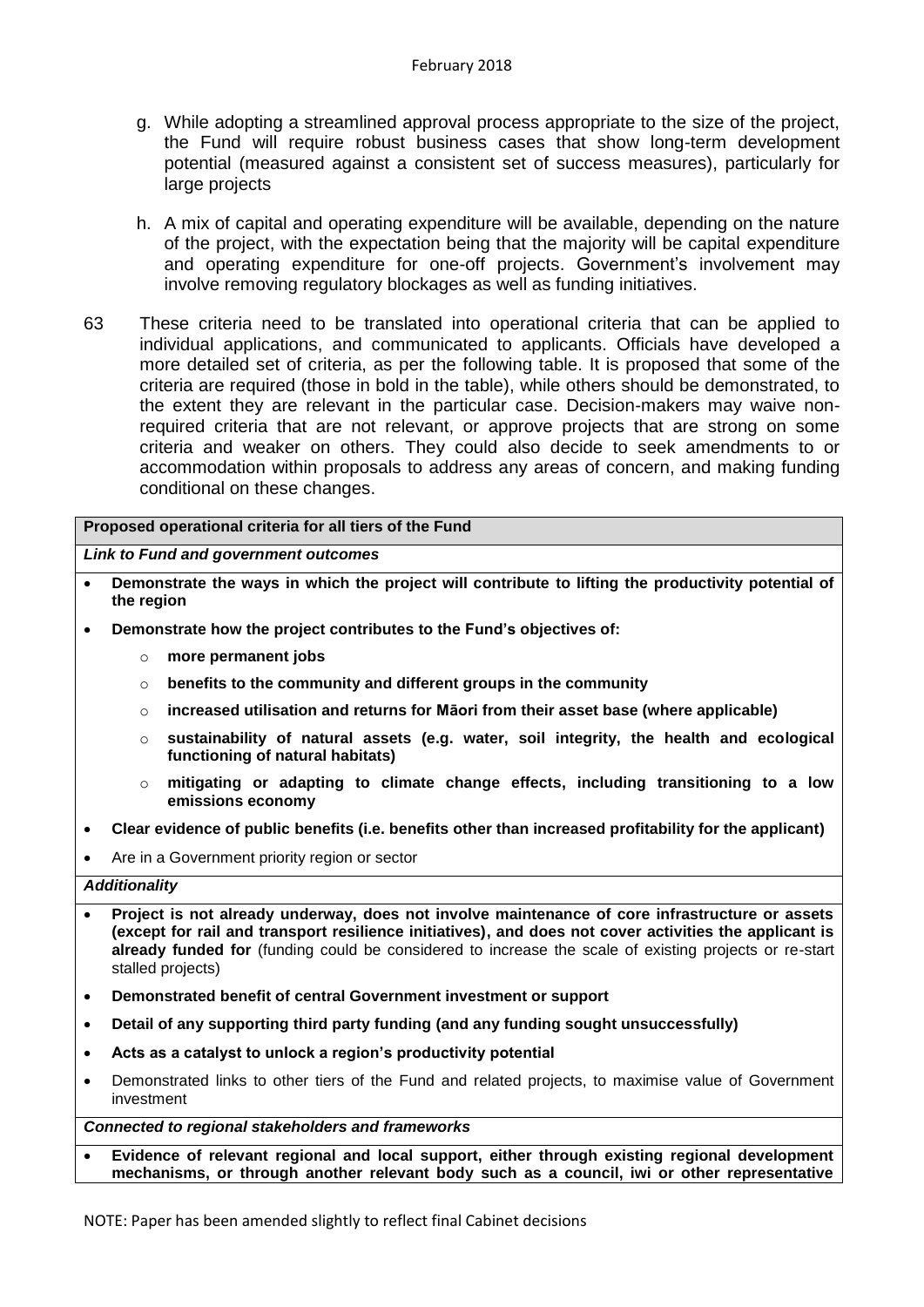**group (or reasons for any lack of local support)**

- **Has been raised and discussed with the region's economic development governance group**
- Alignment with, or support for the outcomes of, any relevant regional development plan, Māori development strategy or similar document (whether regional or national)
- Demonstrated improvement in regional connectedness (within and between regions)
- Leverage credible local and community input, funding, commercial and non-commercial partners
- Utilise existing local, regional or iwi/Māori governance mechanisms

#### *Governance, risk management and project execution*

- **Evidence of robust project governance, risk identification/management and decision-making systems and an implementation plan appropriate to the size, scale and nature of the project**
- **Future ownership options for capital projects, including responsibility for maintenance, further development, and other relevant matters**
- Benefits and risks clearly identified and quantified, depending on the scale of the initiative
- Evidence of potential exit gates and stop/go points, and a clear exit strategy
- Clearly identifies whole of life costs (capital and operating)
- Dependencies with other related projects are identified
- Evidence of sustainability after conclusion of Fund funding
- Adequacy of asset management capability (for capital projects)
- **Compliance with international obligations (where relevant)**
- 64 While most of these criteria will be relevant in some form to projects across all three tiers, there will inevitably be some difference in how they are applied, and how robustly they need to be tested, depending on the nature and size of the investment. For example, asset management and long-term sustainability may be less relevant as factors for tier 1 projects, but would be highly relevant for tier 2 and 3 projects. For all investments above \$1 million, a business case would be appropriate, but it is unduly onerous for smaller tier 1 projects. The following table provides some examples of what specific expectations might be appropriate for each tier:

| Tier 1                                                                                                                     | Tier <sub>2</sub>                                                                                                                        | Tier <sub>3</sub>                                           |
|----------------------------------------------------------------------------------------------------------------------------|------------------------------------------------------------------------------------------------------------------------------------------|-------------------------------------------------------------|
| <b>Regional</b><br><b>Projects</b><br>and<br><b>Capability</b>                                                             | Sector Investments, including<br><b>One Billion Trees</b>                                                                                | <b>Enabling Infrastructure</b>                              |
| Show how you will improve<br>collaboration between local<br>players and government agencies<br>to support social inclusion | Show how:<br>the proposal will lead to<br>٠<br>increased connections to<br>global value networks                                         | Show how the proposal will improve<br>regional connectivity |
|                                                                                                                            | the government's<br>٠<br>investment will lift<br>productivity potential by<br>building skills, capability and<br>required infrastructure |                                                             |
|                                                                                                                            | the proposal contributes to<br>٠<br>sustainable use of natural<br>resources by the relevant<br>sector                                    |                                                             |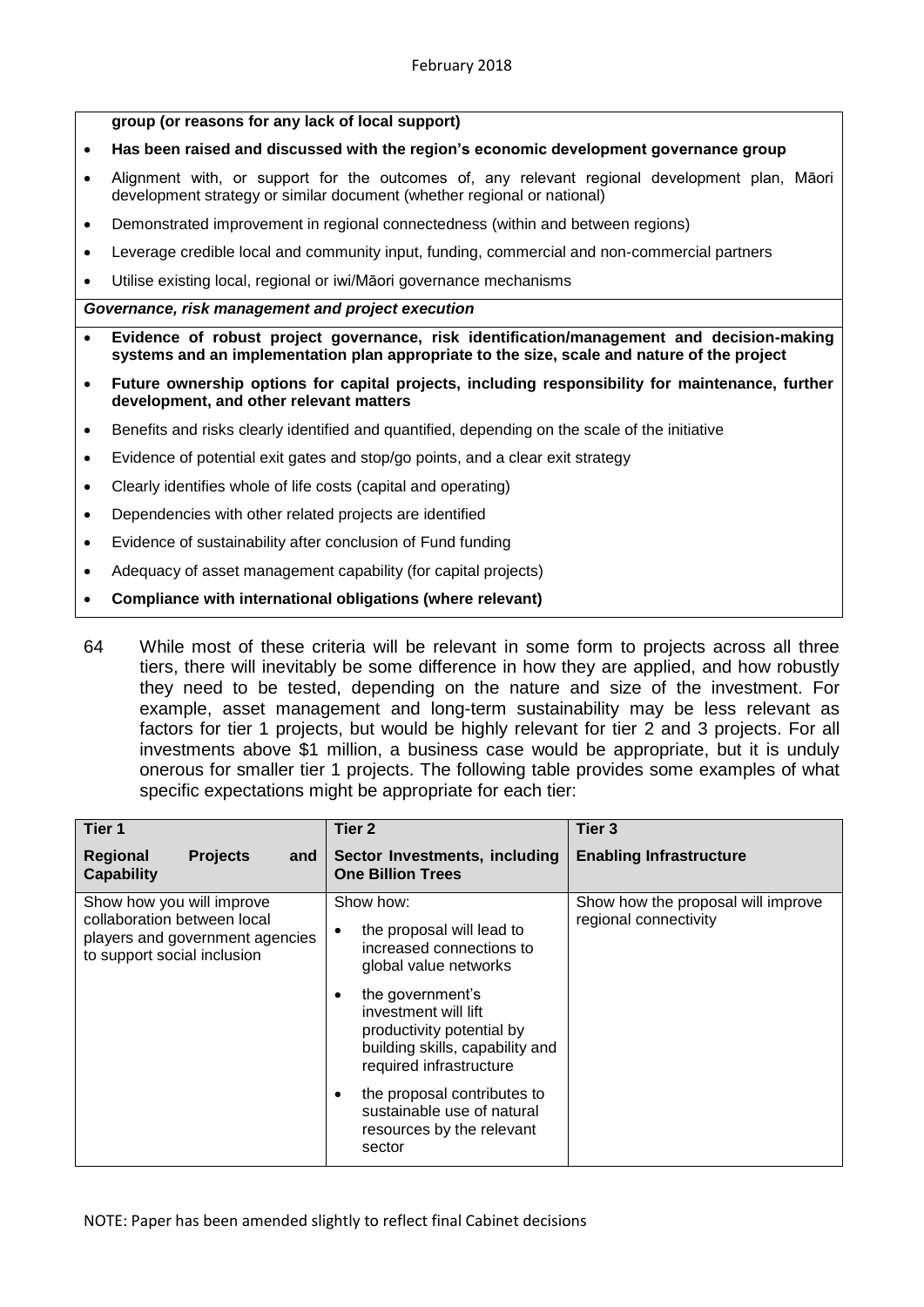- 65 Applications should also consider whether their application could contain a package of initiatives so that the government's investment can achieve public benefits such as building local capability and strengthening infrastructure.
- 66 Officials will continue to refine these criteria between now and June 2018, and how they should be applied (e.g. weighting of different criteria, how to handle trade-offs between positive and negative outcomes), as part of the process of preparing guidance material for Fund applicants and decision-makers. This will include the development of any additional specific criteria for individual tiers or types of projects. I propose to approve this guidance material, including any further refinements of the criteria, in consultation with other Ministers as required.
- 67 In December 2017, Cabinet agreed to a set of delegations for projects requiring new funding in 2017/18, using the existing criteria for the Regional Growth Initiatives in the interim, pending further decisions on criteria for the Fund [CAB-17-MIN-0554 paragraphs 9-13]. I recommend that we extend the delegations agreed in December 2017 through to the end of 2017/18, and start to use the above set of criteria for assessing new projects in 2017/18.

### *Exclusions from the Fund*

- 68 There are some infrastructure investments that will be excluded from the Fund. These include investments where the primary objective is not lifting the productivity potential of the region e.g. building hospitals or primary and secondary schools. There are other infrastructure investments that will in general be excluded from the Fund until the government has determined its approach to these areas – these include investments in three waters infrastructure and large scale housing projects. It may be that investments are made in specific water infrastructure or housing initiatives where they are essential parts of a package supporting other sector or regional projects that will raise productivity potential in a region. These will be determined on a case-by-case basis.
- 69 The government has agreed to wind down investment in large scale irrigation (such as those funded by Crown Irrigation Investments Limited). I propose the fund explicitly exclude large scale, regional irrigation schemes, but provide for investment in smaller localised and community-based water management, which will be assessed on a caseby-case basis against the criteria of the Fund. Preference will be given to proposals which support multiple objectives of the fund (e.g. employment, sustainability, and resilience).

### **Financial arrangements for the Fund**

- 70 In December 2017, Cabinet agreed to take further fiscal decisions on the Fund in February 2018, including the split between capital and operating expenditure, the extent to which the Fund comprises new and existing funding, and the approach to appropriating the funding in Budget 2018, Budget 2019 and Budget 2020 [CAB-17-MIN-0554, paragraph 34]. I have now discussed these matters with the Minister of Finance and other affected Ministers, and we have a number of recommendations about financial arrangements for the Fund.
- 71 We have developed a pipeline of potential Fund projects through the existing Regional Growth Programme, some of which will be announced on 23 February. [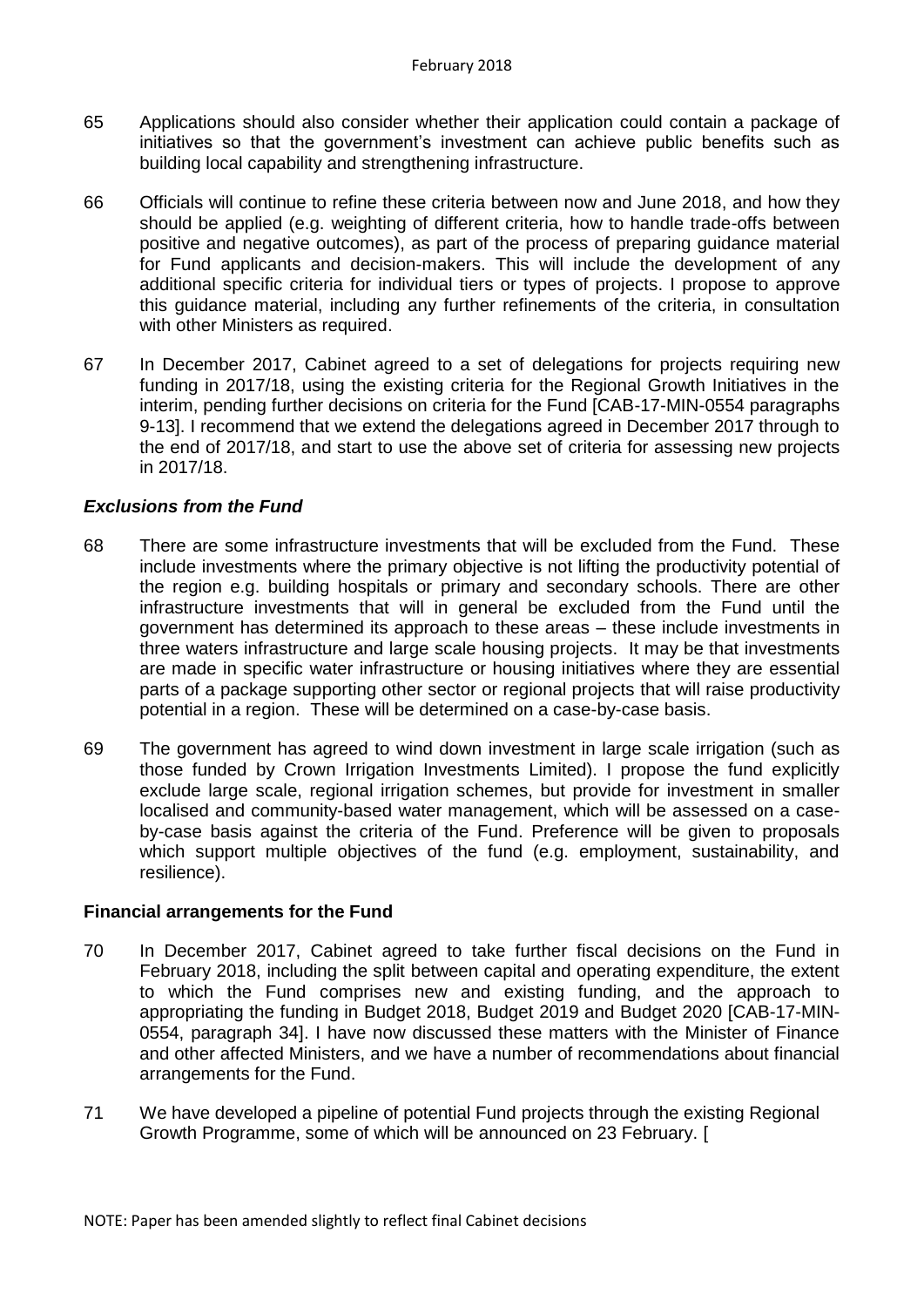$\mathbb{R}^n$  , the contract of the contract of the contract  $\mathbb{R}^n$ 

72 Some of the projects we are ready to move ahead with do not fit within the scope of the Regional Growth Programme. I therefore recommend that we establish the Provincial Growth Fund appropriation starting in 2017/18. Any funding unspent in 2017/18 would be transferred into 2018/19. Any new funding for 2017/18 would be need to be funded through pre-commitments against Budget 2018.

## *Funding arrangements from 2018/19*

73 I have discussed the funding arrangements for 2018/19, 2019/20 and 2020/21 with the Minister of Finance and other affected Ministers. We note that further work will be undertaken by the Treasury, the Ministry of Business, Innovation and Employment, the Ministry of Transport and the Ministry for Primary Industries to formulate the appropriations, which will be established through the 2018 Budget process.

74 [

75 The funds that are to count against the Fund have existing decision making arrangements that reflect the particular nature of these funds. At this stage, I recommend that these funds retain their existing decision making processes. Officials can consider the appropriateness of these arrangements in the context of the operation of the Fund, as part of their ongoing monitoring and reporting to Ministers.

NOTE: Paper has been amended slightly to reflect final Cabinet decisions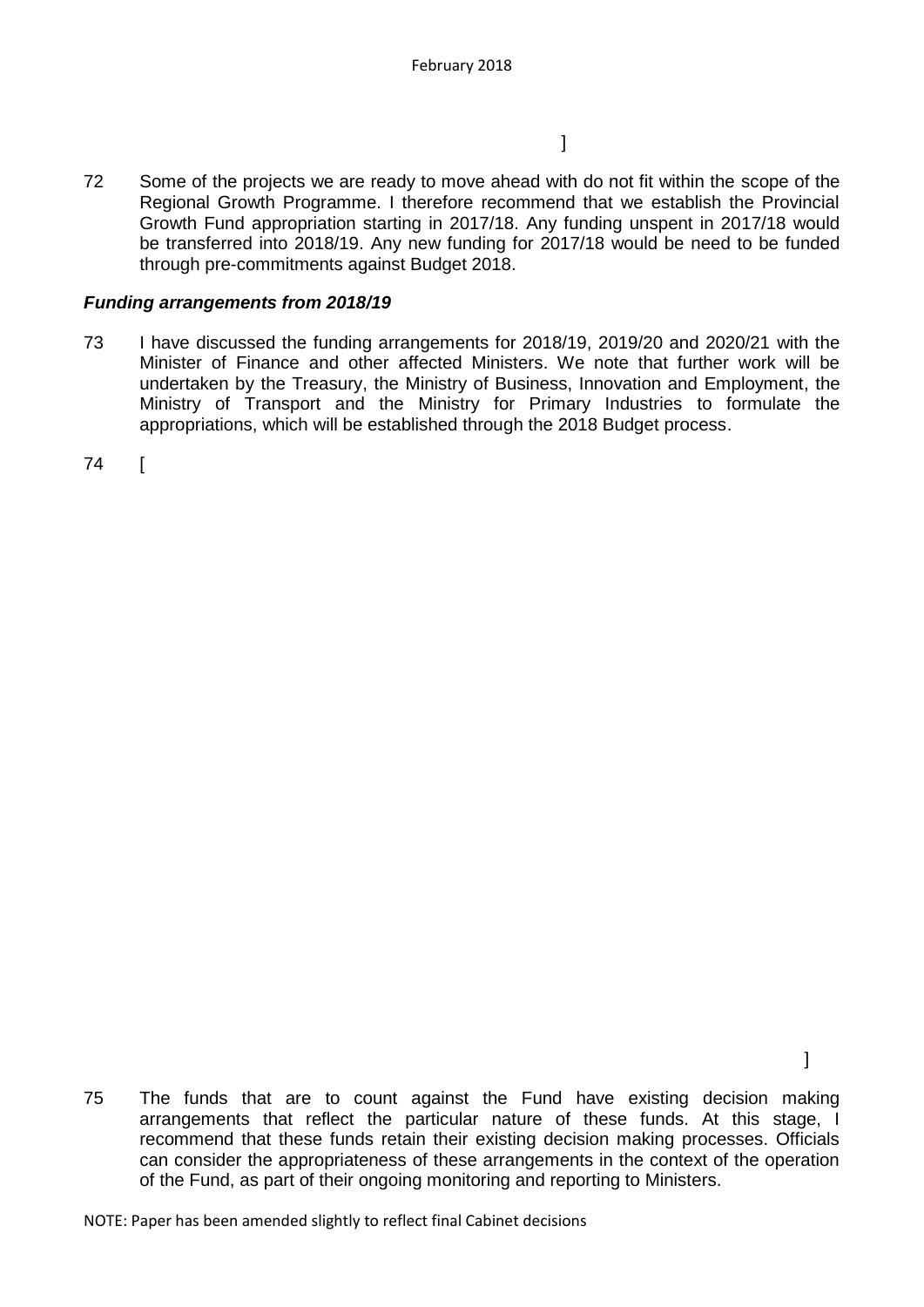- 76 [ ]. I will meet with the Minister of Finance in March to agree which Budget 2018 proposals will also count towards the Fund. Similar discussions would take place in relation to Budget 2019 and Budget 2020. I have also agreed with the Minister of Finance that the costs of supporting and administering the Fund are included within the \$3 billion allocation.
- 77 Officials have analysed in further detail the expected operating and capital expenditure from the Fund, and can confirm that the majority is likely to be capital expenditure. The exact mix will be influenced by further policy and spending decisions. Further policy details for the Fund will be worked through during the Budget process.
- 78 [
- ]

## **Publicity**

- 79 I propose to make a public announcement about the decisions contained in this paper (and the December 2017 paper) with the Prime Minister on 23 February. I propose to release the Cabinet papers and associated minutes at the same time.
- 80 In the interests of transparency, I propose that we regularly publish the investment decisions of the Fund, and progress of these investments. It is likely that Ministers will want to announce and launch some of the larger investments.

## **Consultation**

81 This paper has been consulted with the Ministry of Business, Innovation and Employment, Ministry for Primary Industries, Ministry of Transport, New Zealand Transport Agency, the Ministry of Foreign Affairs and Trade, the Treasury, [Te Puni](http://www.tpk.govt.nz/en/mo-te-puni-kokiri/who-we-are/our-people/executive-team)  [Kōkiri,](http://www.tpk.govt.nz/en/mo-te-puni-kokiri/who-we-are/our-people/executive-team) the Ministry for the Environment, the Department of Conservation, the Ministry for Culture and Heritage, and New Zealand Trade and Enterprise. The Department of Prime Minister and Cabinet has been informed.

## **Human Rights**

82 There are no human rights implications to this paper

## **Legislative Implications**

83 There are no legislative implications to this paper

### **Regulatory Impact Analysis**

84 A Regulatory Impact Analysis is not required.

### **Gender Implications**

85 There are no specific gender implications to this paper. An increased focus on regional economic development should result in greater economic opportunities for women in the provinces.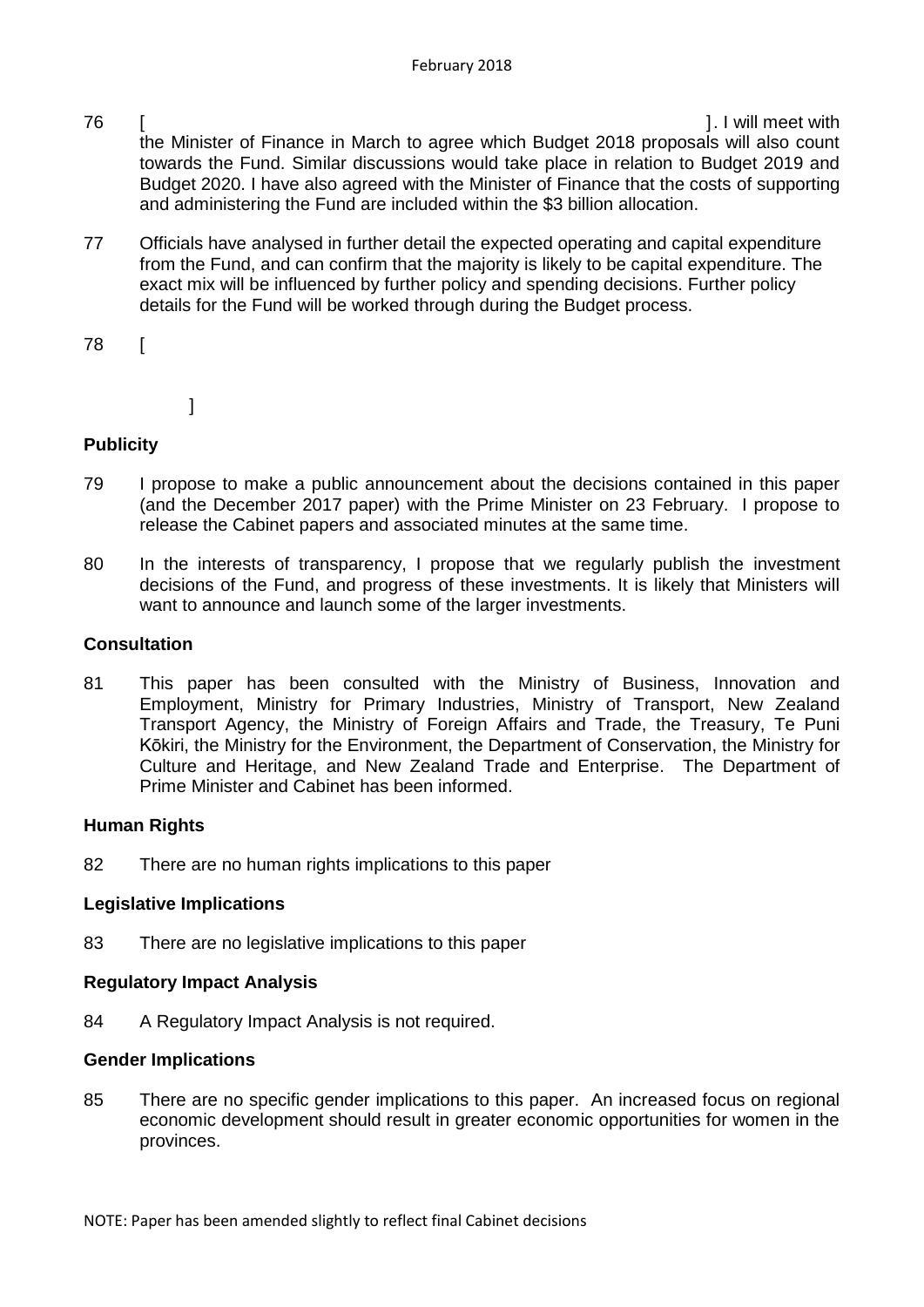### **Treaty of Waitangi Implications**

86 I expect a number of projects that will be supported by the Fund will directly impact on Māori and I expect that any Treaty implications will be dealt with on a case-by-case basis. An increased focus on regional economic development should result in greater economic opportunities for Māori in the provinces. The Independent Advisory Panel that will be established to support the Fund will have members who understand the context of Māori/iwi.

### **Disability Perspective**

87 There are no specific disability implications to this paper. An increased focus on regional economic development should result in greater economic opportunities for disabled persons in the regions.

### **Recommendations**

The Minister for Regional Economic Development recommends that the Committee:

- 1 **Note** that on 18 December 2017, Cabinet agreed to establish the Provincial Growth Fund (the Fund), a \$1 billion per annum fund investment for three years, with the overall objective to lift productivity potential in the regions [CAB-17-MIN-0554];
- 2 **Note** that Cabinet invited the Minister for Regional Economic Development to report back in 2018 on:
	- a. the detailed criteria needed for assessing and making decisions under each tier of the Fund;
	- b. the mechanism to ensure that there is a coordinated and consistent approach across the regions;
	- c. the success measures for the Fund;

### *Phasing of Fund activity*

- 3 **Note** that a first tranche of Fund projects will be announced in late February 2018;
- 4 **Note** that phasing of Fund activities over the next three years is likely to fall broadly into the following phases:
	- a. 2018: pre-investment and remedial infrastructure;
	- b. late 2018 2019: funding decisions
	- c. 2019 2020: delivery of projects;

### *Success measures for the Fund*

- 5 **Note** that the Fund will contribute to the following economic and social outcomes over the long term:
	- a. increased regional economic output: greater economic activity in the sectors where the Fund has invested, and in related sectors;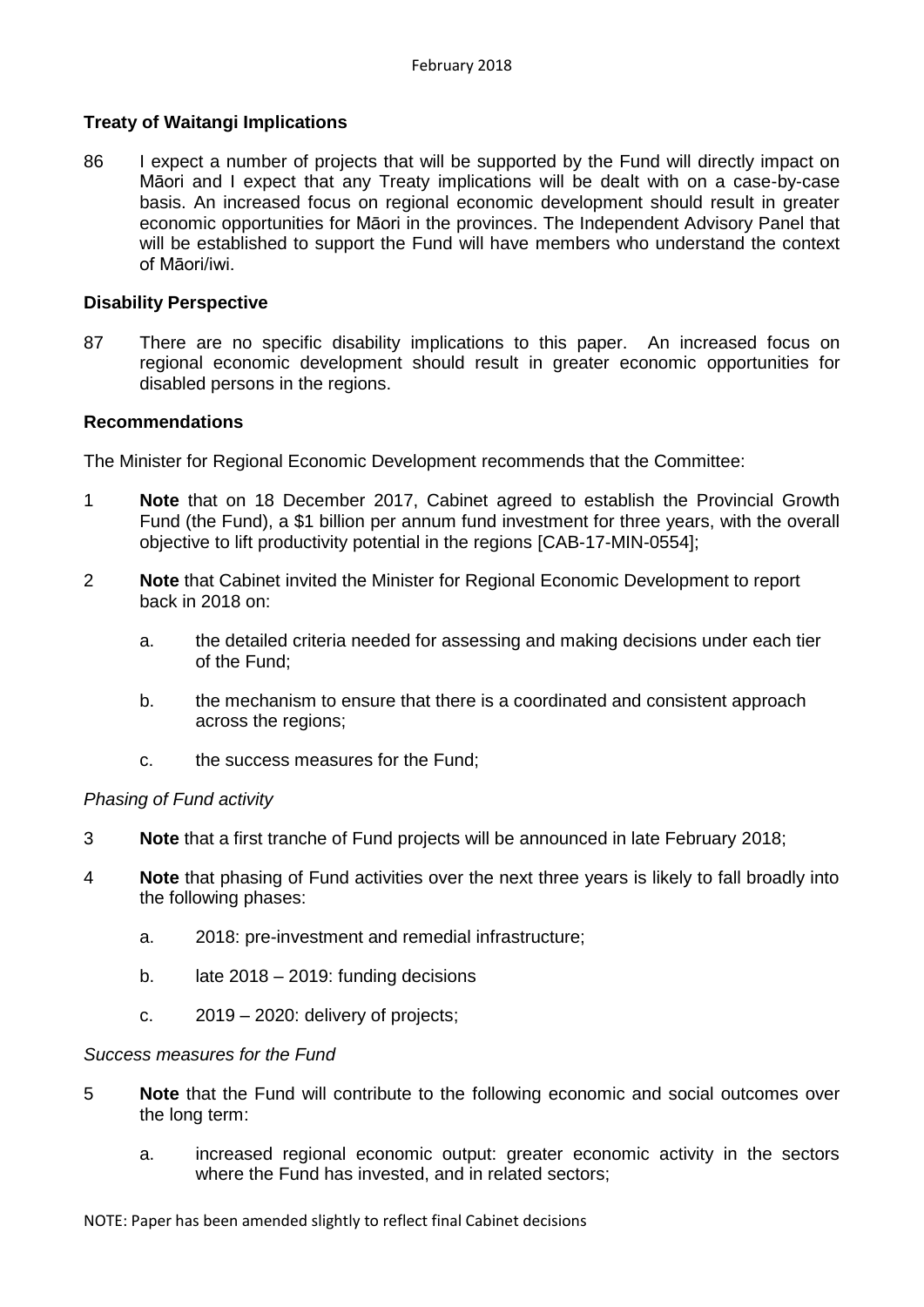- b. enhanced utilisation and returns for Māori from their assets;
- c. increased productivity, with stronger growth in higher productivity businesses in the sectors invested in (and related sectors);
- d. increased employment (and reduced unemployment) and wages, in general and for Māori particularly;
- e. lower rates of young people not in employment, education and training, and a reduced proportion of this group being Māori;
- f. improved digital communications (e.g. a reduced "digital divide");
- g. improved resilience and sustainability of transport infrastructure, and supporting improved connections within and between regions (e.g. reduced travel times, increased throughput of passengers and freight);
- h. contribute to mitigating or adapting to climate change effects and a just transition to a low emissions economy;
- i. more investments that enhance regions' natural capital (for example, improving water quality, soil integrity, and the health and ecological functioning of natural habitats);
- 6 **Direct** officials to further develop this set of regional outcomes, in alignment with other government outcome frameworks, with a view to having a comprehensive set of baseline measures that can be tracked over time, by June 2018;
- 7 **Note** that it will be at least two to three years after this investment before the improvements in regional outcomes will be observable;
- 8 **Agree** that the success over the current term of government be measured in terms of the effectiveness of the investment activity of the Fund, including:

| 2018: pre-investment and<br>remedial infrastructure                                                                                                                              | Late 2018-2019: funding<br>decisions                                                                                                                                                                                                               | 2019-2021: delivery of projects                                                                                                                                                                                      |  |
|----------------------------------------------------------------------------------------------------------------------------------------------------------------------------------|----------------------------------------------------------------------------------------------------------------------------------------------------------------------------------------------------------------------------------------------------|----------------------------------------------------------------------------------------------------------------------------------------------------------------------------------------------------------------------|--|
| Pipeline:<br>Number, quality of initiatives<br>Conversion of high quality<br>$\bullet$<br>initiatives and feasibility<br>studies into proposals                                  | Pipeline:<br>Number, quality of initiatives<br>Conversion of proposals into<br>$\bullet$<br>approved investments<br>Spread of investments across<br>$\bullet$<br>regions, tiers, risk profiles and<br>for Māori                                    | Pipeline:<br>Number, quality of projects<br>underway and delivered to<br>specification<br>Sustainability of projects<br>$\bullet$<br>beyond life of Fund<br>Exit of projects that are not<br>$\bullet$<br>delivering |  |
| Administration:<br>Capability of applicants lifted<br>Applications progressed<br>efficiently<br>Improved capability of<br>Government to engage with<br>region partners and Māori | Administration:<br>Decision makers supported to<br>$\bullet$<br>make choices that optimise the<br>spread of investments across<br>regions, tiers, risk profiles and<br>for Māori that are cognisant of<br>climate change and transition<br>impacts | Administration:<br>Support for decision makers to<br>adjust investment in projects<br>(e.g. exit, change delivery or<br>timing)                                                                                      |  |
| Direct impacts:<br>Greater partnering activity                                                                                                                                   | Direct impacts:<br>Greater investment interest                                                                                                                                                                                                     | Direct impacts:<br>Infrastructure projects                                                                                                                                                                           |  |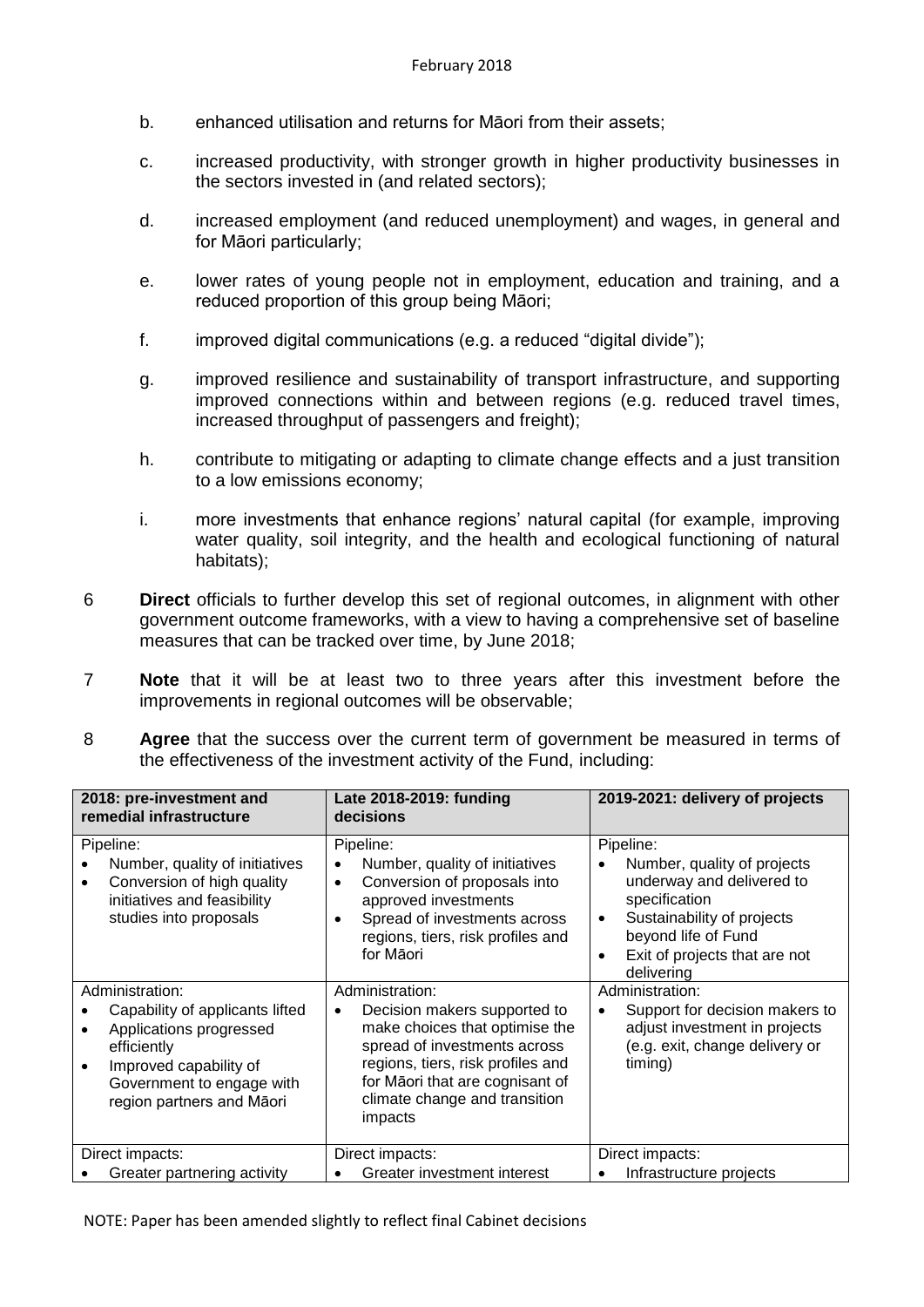|           | between regional players, and |           | from private sector following  | underway and delivered         |
|-----------|-------------------------------|-----------|--------------------------------|--------------------------------|
|           | with the private sector       |           | early government investments   | Enhanced regional              |
| $\bullet$ | Programmes delivered for      | $\bullet$ | Number of NEET now work        | connectivity                   |
|           | youth NEET                    |           | ready                          | <b>Reduced NEET</b>            |
| $\bullet$ | Remedial infrastructure       |           | Number of jobs created through | Number of jobs created         |
|           | projects beginning to get     |           | early investments              | Improved productivity,         |
|           | underway                      |           | Infrastructure projects        | profitability, export earnings |
| $\bullet$ | Trees planted and planting    |           | underway and delivered         | Emissions abatement (by gas)   |
|           | pipeline developed            |           | <b>Trees planted</b>           | <b>Trees planted</b>           |

*Governance arrangements for the Fund*

- 9 **Note** that on 18 December 2017, Cabinet agreed to a governance model for the Fund that:
	- a. delegates lower level investment decisions (under \$1 million) to Senior Regional Officials;
	- b. where possible, uses existing institutional arrangements for infrastructure projects;
	- c. requires larger investments to be approved by delegated Ministers (Regional Economic Development, Economic Development, Finance and other portfolio Ministers as relevant) (up to \$10 million) or Cabinet (over \$10 million) [CAB-17- MIN-0554];
- 10 **Agree** to increase the threshold for decisions that require Cabinet approval to \$20 million;
- 11 **Invite** the Minister for Regional Economic Development to submit proposals to the Cabinet Economic Development Committee every eight weeks;

### *One Billion Trees Programme*

#### 12 **Note** that

- a. On 18 December 2017, Cabinet agreed that the One Billion Trees Programme (the Programme) is to be funded through the Sector Investments tier of the Provincial Growth Fund [CAB-17-MIN-0554];
- b. On 13 December 2017, the Cabinet Business Committee noted that work is underway to develop a comprehensive programme to deliver One Billion Trees, and that the Minister of Forestry intends to report back to Cabinet on progress by June 2018 [CBC-17-MIN-0061];
- 13 **Agree** the Fund will delegate to the Minister of Forestry responsibility for delivering the Programme, including accountability for the use of the funds allocated, in consultation with relevant Ministers (primarily Finance, Environment, Climate Change, and Conservation);
- 14 **Note** that in delegating responsibility Ministers will set clear direction on criteria and performance measures consistent with those of the Fund, with the Ministry for Primary Industries reporting to the Fund on its performance against these criteria as part of the Fund's regular reporting to Ministers;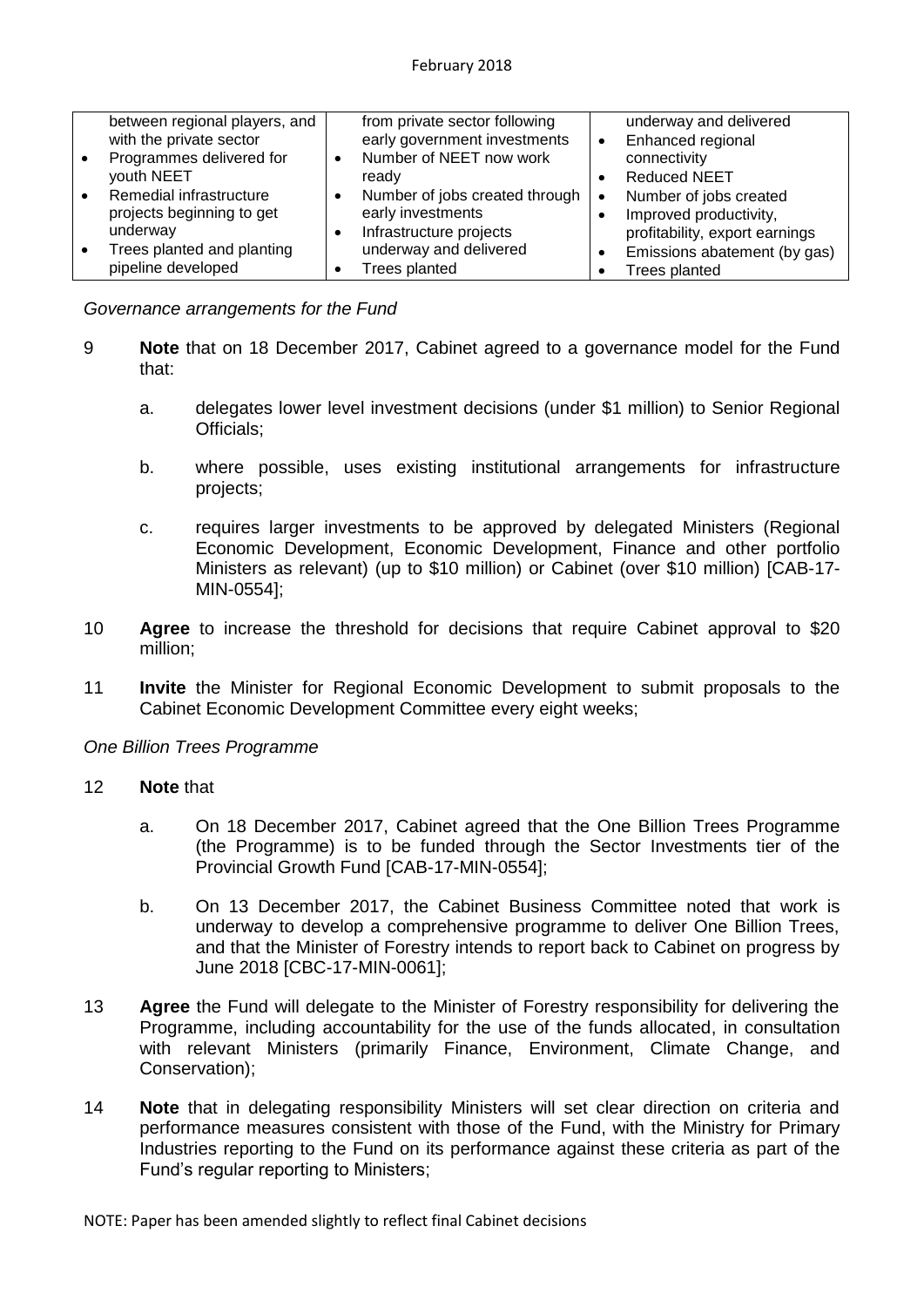$\mathbb{R}^n$  , the contract of the contract of the contract of  $\mathbb{R}^n$ 

15 [

### 16 **Agree** that:

- a. to enable additional momentum on the Programme prior to the report back in June 2018, approval to fund discrete new projects to support afforestation will be consistent with the overall financial delegations previously agreed by Cabinet;
- b. any forestry initiative arising outside of the core Programme may be submitted through the Fund's relevant processes, as appropriate;
- c. the Programme will be treated as a priority for consideration by the Fund over its three years due to the level of Government commitment to Forestry;
- d. **Invite** the Minister of Forestry to provide report backs to Cabinet on the progress of the One Billion Trees Programme in June and December of each year, for the term of the government;
- 17 **Agree** that in addition to the previously agreed objectives of the Fund, the following specific eligibility criteria will apply to initiatives funded as part of the One Billion Trees Programme:
	- a. initiatives should support:
		- i. increased sustainable regional development (including, but not limited to, more iobs); or
		- ii. increased productivity and innovation in forestry and related sectors; or
		- iii. increased employment, training, or work readiness for the sector's workforce, particularly in priority areas; and
	- b. where practical, initiatives will also support:
		- i. New Zealand's ability to meet its climate change commitments; and/or
		- ii. Māori aspirations for utilising their land and other resources, and achieving their cultural objectives; and
	- c. initiatives should seek, where possible, to enhance environmental sustainability through improvements in the sustainability and/or productivity of natural assets, such as land, water, native flora and fauna;

### *Transport*

- 18 **Agree** that the Fund will enhance the Government's investments in regional transport in the following ways:
	- a. enable a greater number of regional transport projects to be funded;
	- b. provide a source of funding for local authorities that face significant difficulties in meeting local share requirements;
	- c. bring forward investment in projects that are strategically important to a region's productivity potential and which are outside of the National Land Transport Plan (NLTP) funding criteria, or which are unable to be funded in a sufficiently timely way through the NLTP;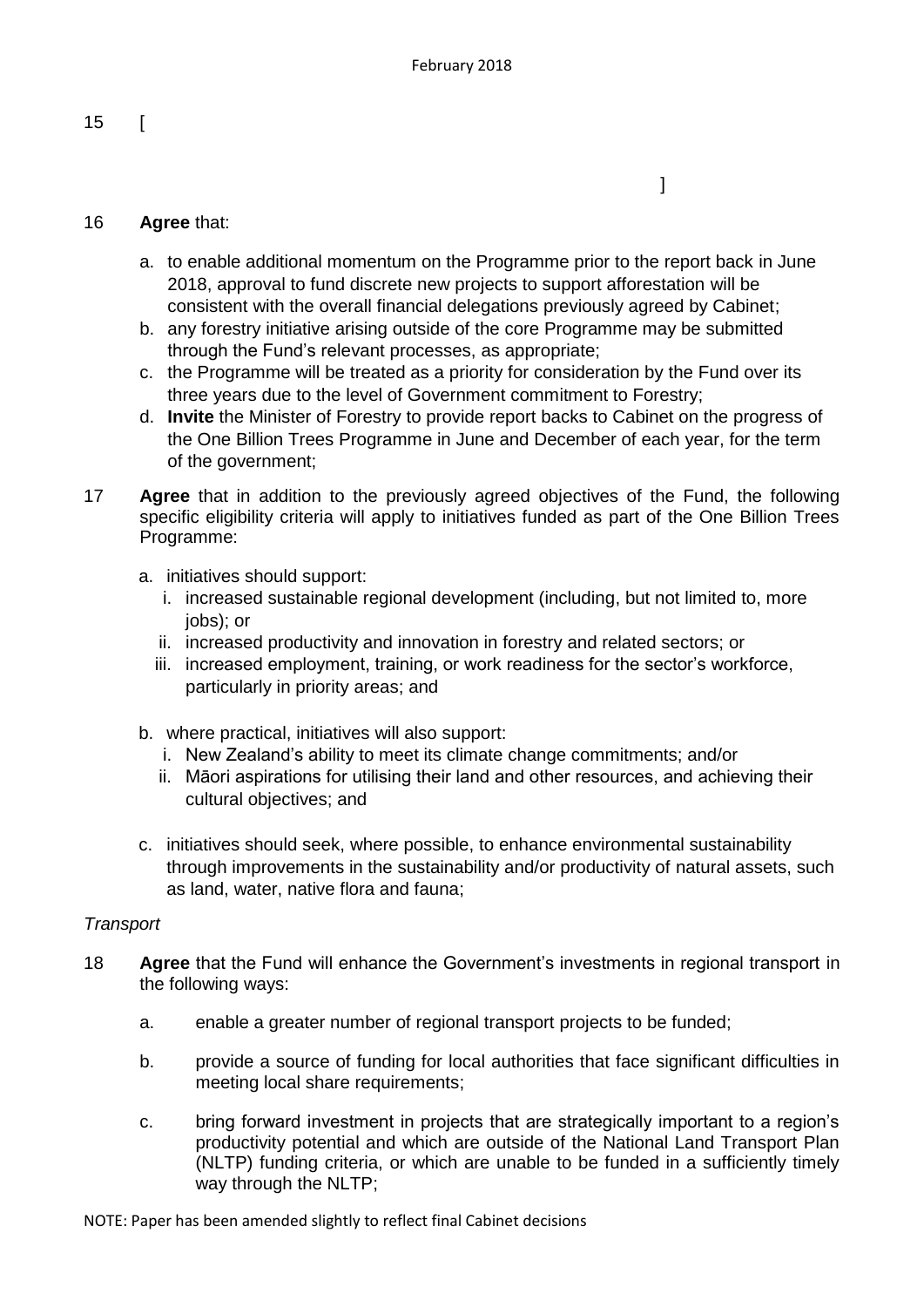- d. provide a source of funding for those projects that do not secure funding through the National Land Transport Fund (NLTF), but which otherwise meet the government's objectives and criteria for the Fund;
- 19 **Agree** that Regional Land Transport Plans should continue to be the instrument by which regions specify the programmes and projects that are needed to enhance their transport infrastructure;
- 20 **Agree** that the Regional Land Transport Plans will be used to identify those programmes and projects that are best suited to be supported by the NLTF and the Fund;
- 21 **Authorise** the Minister of Transport and the Minister for Regional Economic Development to consider, and jointly make decisions on, the allocation of Fund resources for the following purposes:
	- a. providing funding support for local authorities that face significant difficulties in meeting any local share requirements that are in place;
	- b. bringing forward investment in projects that are strategically important to a region's productivity potential and which are outside the NLTP funding criteria, or which are unable to be funded in a sufficiently timely way through the NLTP;
	- c. providing funding support for those projects that do not secure funding through the NLTF, but which otherwise meet the government's objectives and criteria for the Fund;
- 22 **Note** that the authorisation referred to in paragraph 21 above is subject to the same delegations set out in paragraphs 9 and 10 above for amounts greater than \$1 million;
- 23 **Note** that the New Zealand Transport Agency remains the decision-maker on projects that have an NLTF component;
- 24 **Direct** officials to report to the Minister of Transport and the Minister for Regional Economic Development with detailed operational proposals to implement the matters outlined in paragraphs 18 – 23 above;
- 25 **Note** that these detailed operational proposals will, amongst other matters, outline specific principles and criteria that will guide decisions on when it is appropriate to provide local share funding assistance and when it is appropriate to bring projects forward (these principles and criteria are necessary so that clarity can be provided to local government);
- 26 **Note** that the detailed operational proposals will take account of the government's current work on the Government Policy Statement on Land Transport;
- 27 **Note** that rail network projects will largely relate to new initiatives to extend or enhance KiwiRail's regional operations;
- 28 **Agree** that the Ministry of Transport will provide advice to Ministers on these rail network proposals, with input from other agencies as required;

*Oversight and administration of the Fund*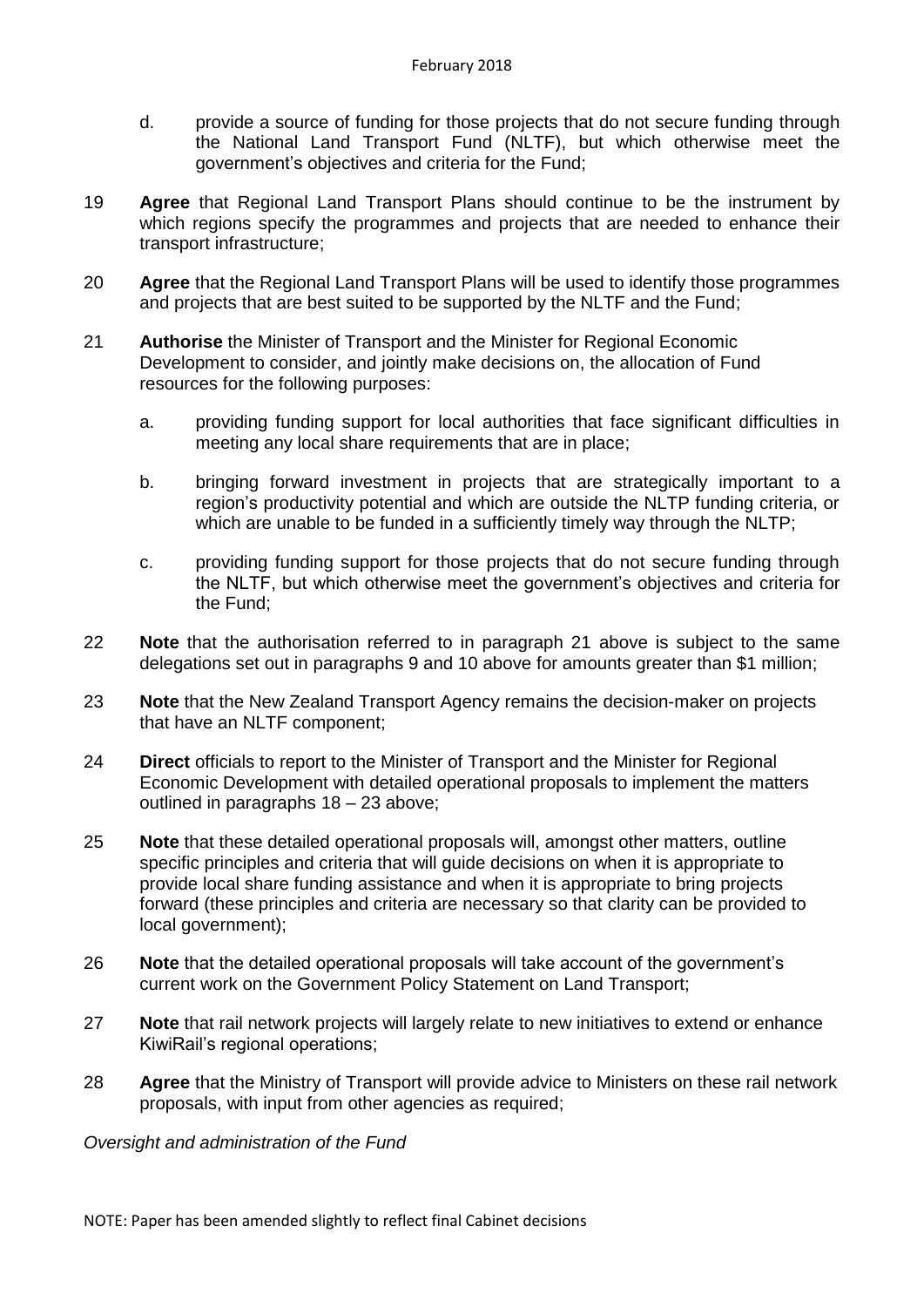- 29 **Note** that the Minister for Regional Economic Development intends that the full set of Regional Economic Development Ministers (covering the Regional Economic Development, Economic Development, Agriculture, Tourism, Māori Development, Transport, Environment, Local Government, Climate Change and Employment portfolios) will be regularly informed of the Fund's activities;
- 30 **Note** that a Regional Economic Development Unit is being established in the Ministry of Business, Innovation and Employment to complete the design and support the operation of the Fund;
- 31 **Note** that existing agencies will continue to have responsibilities alongside the Regional Economic Development Unit to drive the wider regional development programme, and to identify and develop investment initiatives within their areas of responsibility;
- 32 **Direct** the Regional Economic Development Unit to develop a plan for evaluating the operation and effectiveness of the Fund, with a substantive evaluation of the Fund to be completed by the end of 2020;
- 33 **Note** that a separate paper is being submitted to the Cabinet Appointments and Honours Committee on the establishment of an Independent Advisory Panel;

#### *Eligibility and assessment criteria*

34 **Agree** to the following eligibility and assessment criteria for the Fund (those in bold are required criteria):

#### **Proposed operational criteria for all tiers of the Fund**

*Link to Fund and government outcomes*

- **Demonstrate the ways in which the project will contribute to lifting the productivity potential of the region**
- **Demonstrate how the project contributes to the Fund's objectives of:**
	- o **more permanent jobs**
	- o **benefits to the community and different groups in the community**
	- o **increased utilisation and returns for Māori from their asset base (where applicable)**
	- o **sustainability of natural assets (e.g. water, soil integrity, the health and ecological functioning of natural habitats)**
	- o **mitigating or adapting to climate change effects, including transitioning to a low emissions economy**
- **Clear evidence of public benefits (i.e. benefits other than increased profitability for the applicant)**
- Are in a Government priority region or sector

#### *Additionality*

- **Project is not already underway, does not involve maintenance of core infrastructure or assets (except for rail and transport resilience initiatives), and does not cover activities the applicant is already funded for** (funding could be considered to increase the scale of existing projects or re-start stalled projects)
- **Demonstrated benefit of central government investment or support**
- **Detail of any supporting third party funding (and any funding sought unsuccessfully)**
- **Acts as a catalyst to unlock a region's productivity potential**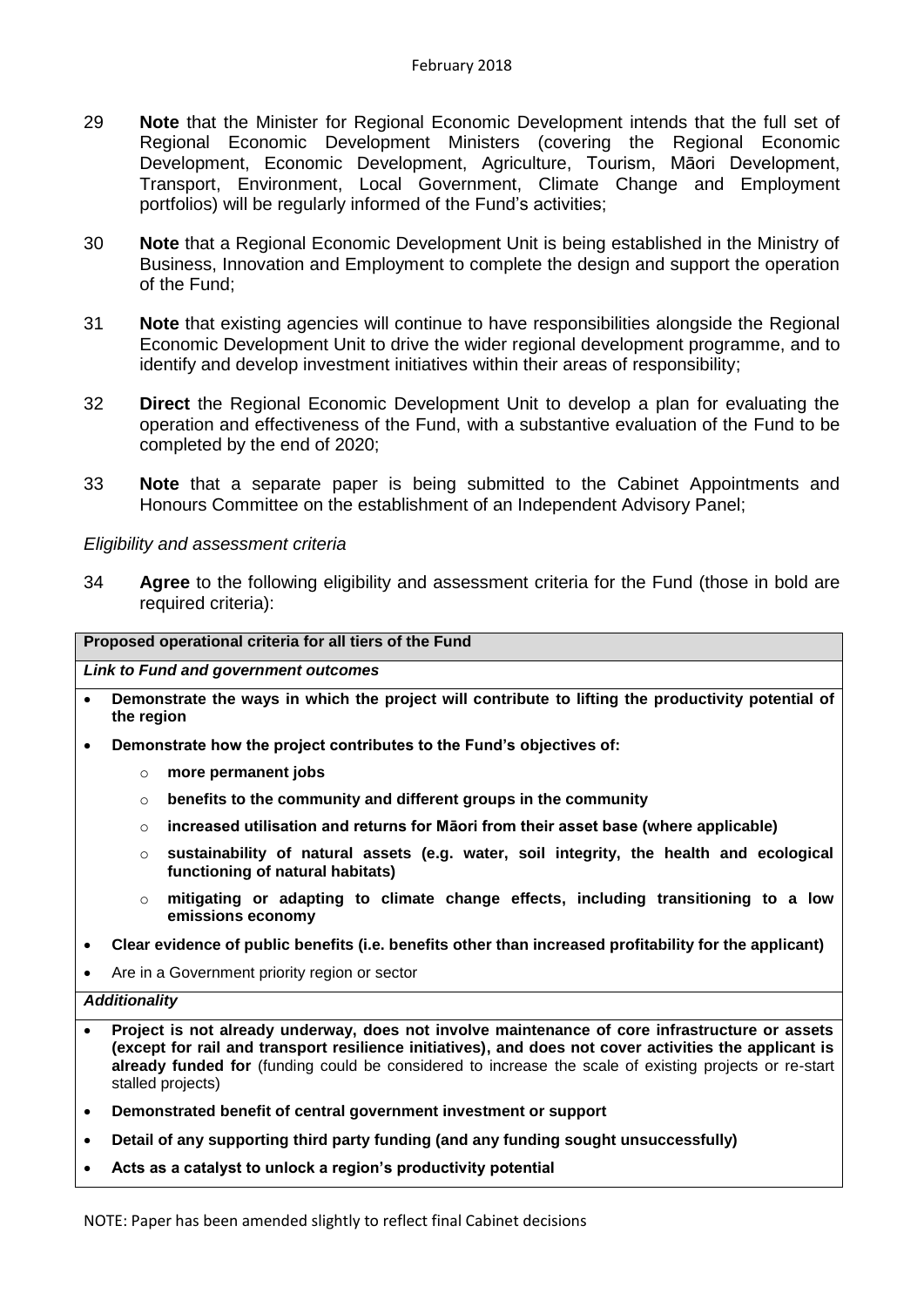- Demonstrated links to other tiers of the Fund and related projects, to maximise value of government investment *Connected to regional stakeholders and frameworks* **Evidence of relevant regional and local support, either through existing regional development mechanisms, or through another relevant body such as a council, iwi or other representative group (or reasons for any lack of local support) Has been raised and discussed with the region's economic development governance group** Alignment with, or support for the outcomes of, any relevant regional development plan, Māori development strategy or similar document (whether regional or national) Demonstrated improvement in regional connectedness (within and between regions) Leverage credible local and community input, funding, commercial and non-commercial partners Utilise existing local, regional and iwi/Māori governance mechanisms *Governance, risk management and project execution* **Evidence of robust project governance, risk identification/management and decision-making systems and an implementation plan appropriate to the size, scale and nature of the project Future ownership options for capital projects, including responsibility for maintenance, further development, and other relevant matters** Benefits and risks clearly identified and quantified, depending on the scale of the initiative Evidence of potential exit gates and stop/go points, and a clear exit strategy Clearly identifies whole of life costs (capital and operating) Dependencies with other related projects are identified
- Evidence of sustainability after conclusion of PGF funding
- Adequacy of asset management capability (for capital projects)
- **Compliance with international obligations (where relevant)**
- 35 **Note** that officials will finalise the above criteria, and how they should be applied, by June 2018, as part of the process of preparing guidance material for Fund applicants and decision-makers;
- 36 **Direct** officials to closely monitor the implementation of the Fund (including the regional and sector splits of investment), and to report regularly to delegated Ministers on whether any adjustments to the criteria, including the introduction of specific exclusions, are required;
- 37 **Authorise** the Minister for Regional Economic Development to approve supporting material for the Fund, including agreeing to any minor changes to criteria and success measures, in consultation with other Ministers as required;
- 38 **Note** that on 18 December 2017, Cabinet agreed to a set of interim delegations, using the criteria of the Regional Growth Initiatives, until decisions were taken on the criteria for the Fund [CAB-17-MIN-0554];
- 39 **Agree** to extend these interim delegations from February 2018 to June 2018, and to assess any further applications in 2017/18 against the criteria referred to in paragraph 34 above;

### *Exclusions from the Fund*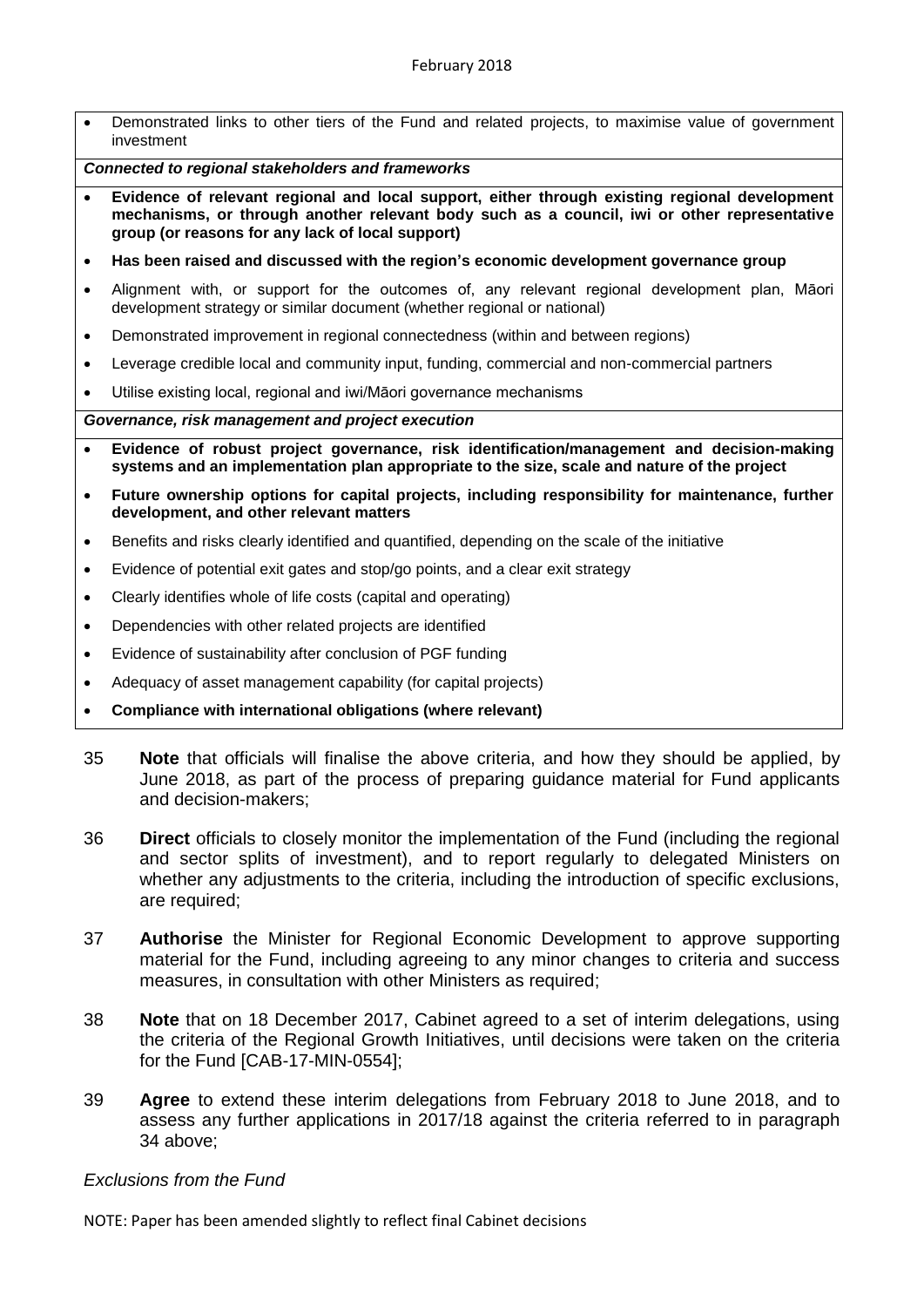- 40 **Agree** that building and maintenance of social assets (hospitals, primary and secondary schools) be excluded from the Fund;
- 41 **Agree** that three waters management and large scale housing development be initially excluded from the Fund, subject to further decisions about how the government plans to fund these matters more generally;
- 42 **Agree** that the Fund explicitly exclude large scale, regional irrigation schemes, but support investment in smaller localised and community-based water management proposals, with preference given to proposals that support multiple objectives of the Fund;

### *Financial arrangements for the Fund*

- 43 **Note** that the paper under CAB-18-SUB-0045 is seeking to establish appropriations for investment-ready projects in the 2017/18 financial year, and that other appropriations or categories may be required depending on the nature of the projects;
- 44 **Note** that these appropriations will be part of the full appropriations used on an ongoing basis for the Fund from 2018/19, and that further decisions on any new appropriations or adjustments will be made through the Budget process;
- 45 **Note** that the Minister of Finance has agreed to the establishment of a new multicategory appropriation "Regional Economic Development: Provincial Growth Fund MCA" in Vote Business, Science and Innovation, to be administered by the Ministry of Business, Innovation and Employment and with the Minister for Regional Economic Development as appropriation Minister, to raise productivity potential in the regions;
- 46 **Note** that the Minister of Finance and the Minister for Regional Economic Development have agreed that the single overarching purpose of this appropriation is to achieve the outcome of a lift in the productivity potential in the regions;
- 47 **Note** that the Minister of Finance and the Minister for Regional Economic Development have agreed that the categories for this appropriation be as follows:

| <b>Name</b>                         | <b>Type</b>                              | <b>Scope</b>                                                                                                                                                           |
|-------------------------------------|------------------------------------------|------------------------------------------------------------------------------------------------------------------------------------------------------------------------|
| Regional Projects and<br>Capability | Non-departmental Other<br><b>Expense</b> | This category is limited to<br>supporting regional development                                                                                                         |
|                                     |                                          | through economic development<br>projects and feasibility studies for<br>potential projects, and initiatives to<br>build skills, capability and capacity<br>in regions. |
| <b>Enabling Sector</b>              | Non-departmental Other                   | This category is limited to projects                                                                                                                                   |
| Investments                         | <b>Expense</b>                           | that are expected to make a                                                                                                                                            |
|                                     |                                          | significant contribution to a region's<br>future growth potential in areas of                                                                                          |
|                                     |                                          | comparative, or potential                                                                                                                                              |
|                                     |                                          | comparative, advantage.                                                                                                                                                |
| <b>Sector Investments</b>           | Non-departmental Capital                 | This category is limited to capital                                                                                                                                    |
|                                     |                                          | projects that are expected to make                                                                                                                                     |
|                                     |                                          | a significant contribution to a                                                                                                                                        |
|                                     |                                          | region's future growth potential in                                                                                                                                    |
|                                     |                                          | areas of comparative, or potential                                                                                                                                     |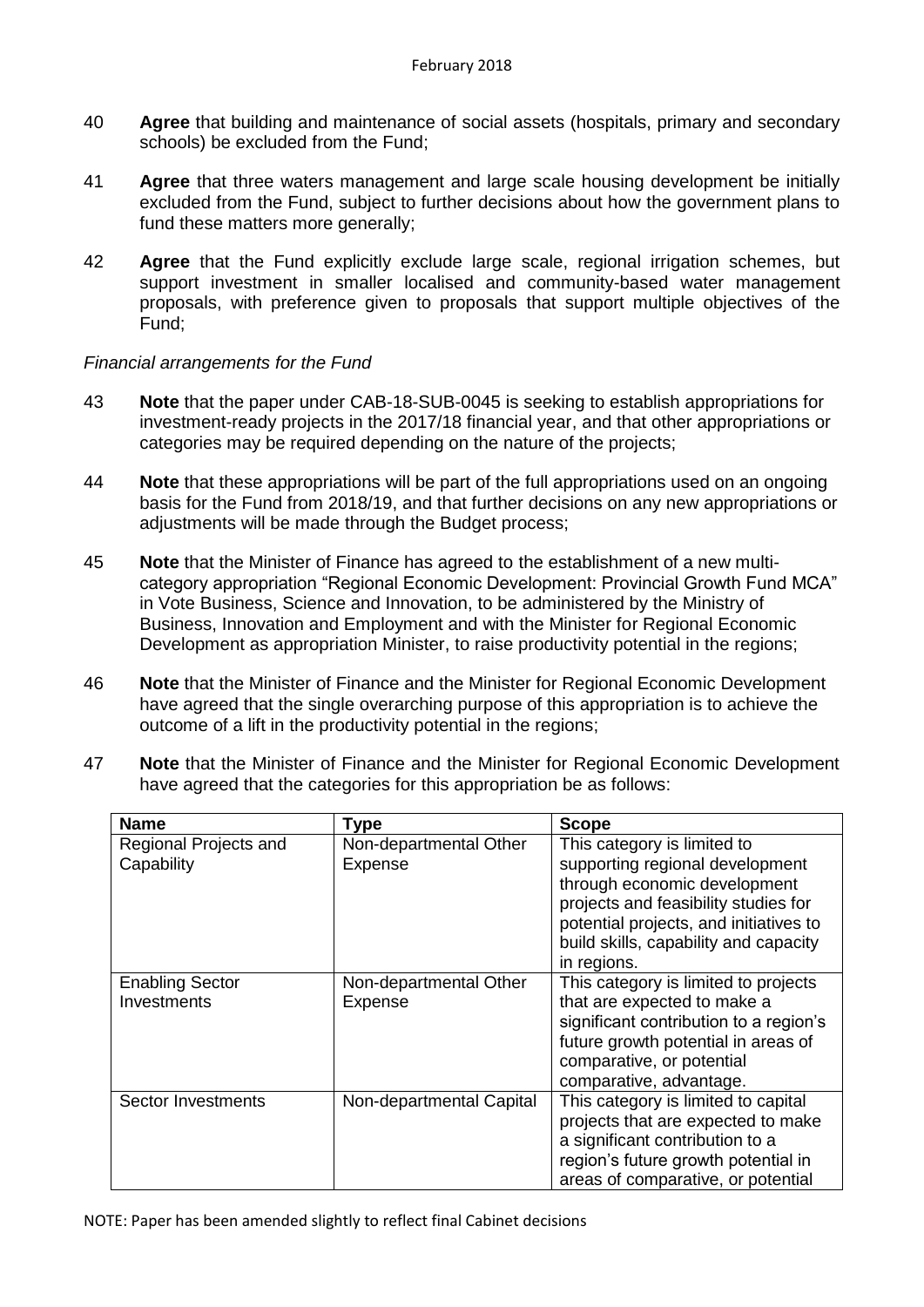|                                            |                                   | comparative, advantage.                                                                                                                                   |
|--------------------------------------------|-----------------------------------|-----------------------------------------------------------------------------------------------------------------------------------------------------------|
| <b>Enabling Infrastructure</b><br>Projects | Non-departmental Other<br>Expense | This category is limited to<br>infrastructure projects that enable<br>regions to be well connected from<br>an economic and social<br>perspective.         |
| Infrastructure Projects                    | Non-departmental Capital          | This category is limited to<br>infrastructure capital projects that<br>enable regions to be well connected<br>from an economic and social<br>perspective. |

- 48 **Note** that given the complexity of the transport sector funding arrangements for Crown entities and State-owned enterprises and the need to consult with those parties, the appropriate appropriation structure for this sector has not been finalised;
- 49 **Note** that several projects that qualify for the Fund have been identified through the Regional Growth Initiatives scheme that can be funded now but do not fall within the scope of the Regional Growth Initiatives scheme;

50 [

51

52 **Agree** to the following delegations for transferring funding between categories: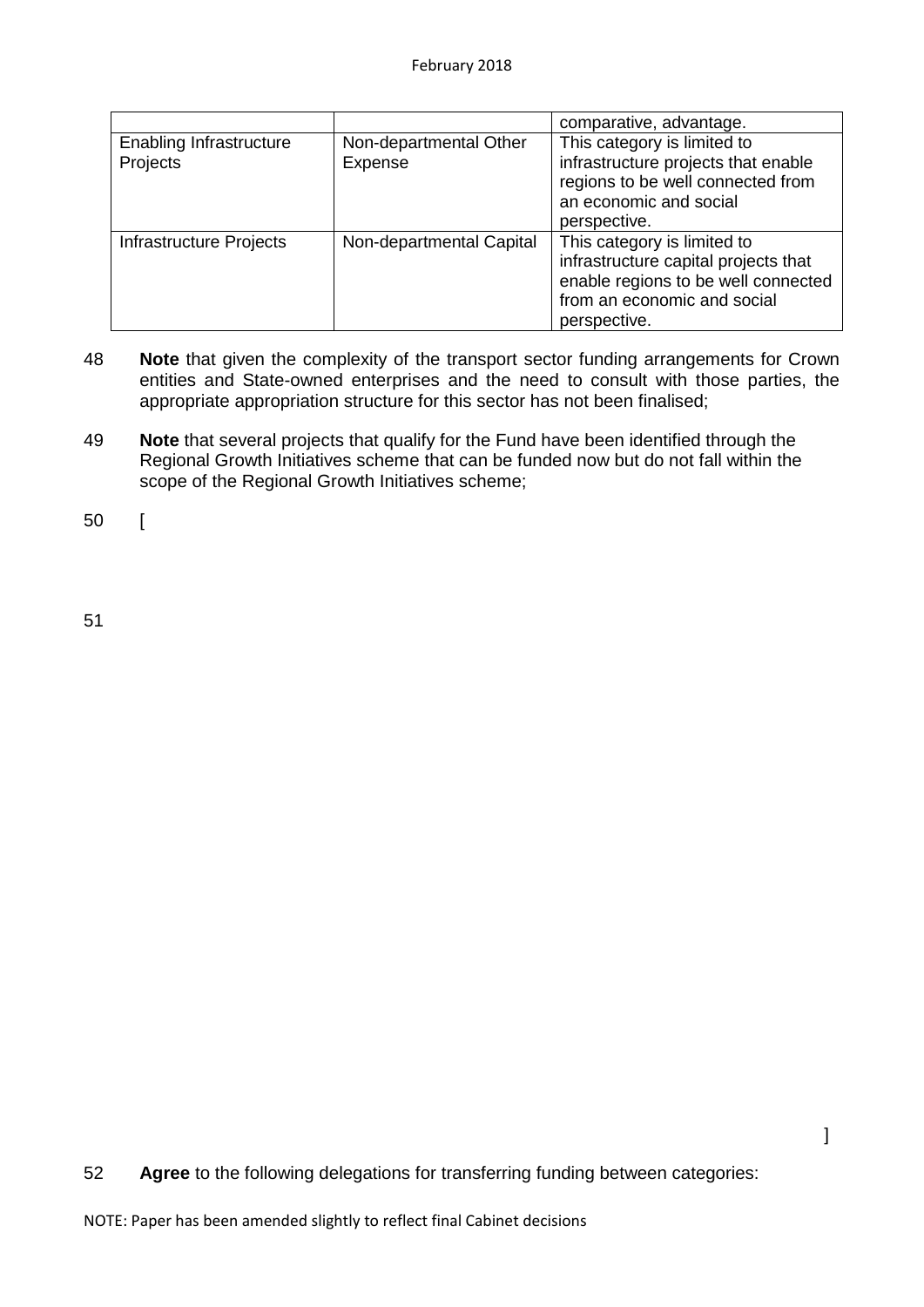- a. **Authorise** the Minister for Regional Economic Development to approve transfers of funding of less than \$1 million, up to \$50 million in each financial year, between categories;
- b. **Authorise** the Minister of Finance, the Minister for Regional Economic Development, the Minister for Economic Development, and the Minister of Transport, together with any other relevant portfolio Ministers (joint Ministers), to approve transfers of funding greater than \$50 million between categories;
- 53 **Authorise** the Minister of Finance, the Minister for Regional Economic Development and the Minister of Transport to establish relevant appropriations in Vote Transport, and to approve changes to appropriations to be charged as a pre-commitment against Budget 2018 [ ] for regional transport projects in 2017/18;
- 54 **Agree** that the operating and capital expenses incurred above be charged as a precommitment against the operating and capital allowances respectively for Budget 2018;
- 55 **Agree** to provide funding to those investment-ready projects that can be initiated in 2017/18 with the associated expense counted against the Fund;
- 56 **Note** that the Minister of Finance, the Minister for Economic Development and the Minister for Regional Economic Development have agreed to add the following category to the Vote Business, Science and Innovation multi-category appropriation "Policy Advice and Related Outputs", to enable the provision of policy advice and related services to the Minister of Regional Economic Development:

| <b>Name</b>                 | Type                       | <b>Scope</b>                   |
|-----------------------------|----------------------------|--------------------------------|
| Policy Advice - Regional    | <b>Departmental Output</b> | This category is limited to    |
| <b>Economic Development</b> | Expense                    | the provision of advice        |
|                             |                            | (including evaluation,         |
|                             |                            | second opinion advice and      |
|                             |                            | contributions to policy advice |
|                             |                            | led by other agencies) to      |
|                             |                            | support decision making by     |
|                             |                            | Ministers on government        |
|                             |                            | policy matters relating to     |
|                             |                            | regional economic              |
|                             |                            | development.                   |
| <b>Related Services to</b>  | <b>Departmental Output</b> | This category is limited to    |
| Ministers - Regional        | Expense                    | the provision of services to   |
| <b>Economic Development</b> |                            | Ministers to enable them to    |
|                             |                            | discharge their portfolio      |
|                             |                            | (other than decision-making)   |
|                             |                            | responsibilities on matters    |
|                             |                            | relating to regional economic  |
|                             |                            | development.                   |

### 57 **agree** to establish the following new appropriation:

| Vote        | Appropriation<br><b>Minister</b> | <b>Title</b> | Type         | <b>Scope</b>     |
|-------------|----------------------------------|--------------|--------------|------------------|
| Business,   | Minister for                     | Regional     | Departmental | This             |
| Science and | Regional                         | Economic     | Output       | appropriation is |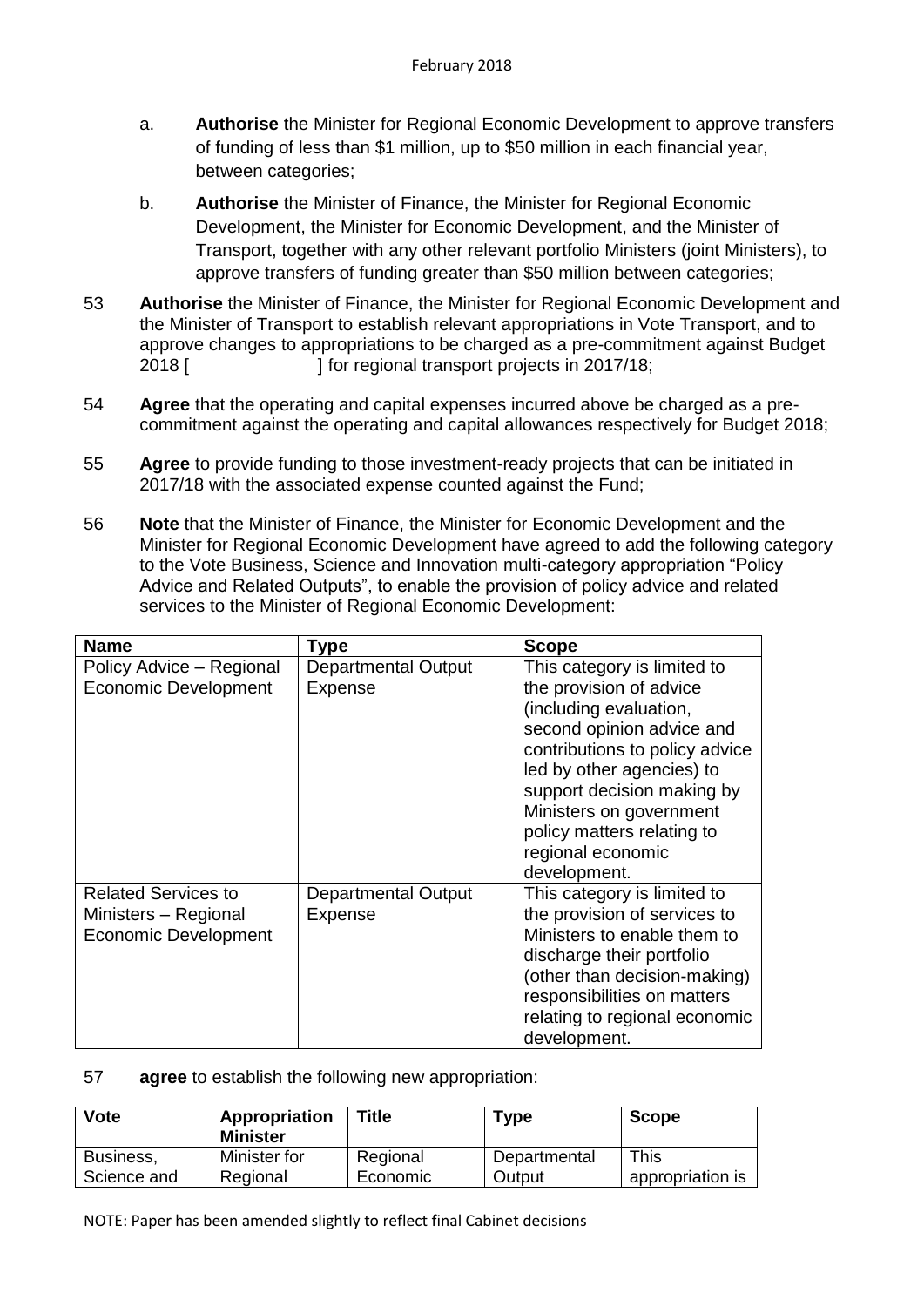#### February 2018

| Innovation | Economic    | Development: | Expense | limited to the  |
|------------|-------------|--------------|---------|-----------------|
|            | Development | Regional     |         | implementation  |
|            |             | Economic     |         | and operation   |
|            |             | Development  |         | of the Regional |
|            |             | Programme    |         | Economic        |
|            |             |              |         | Development     |
|            |             |              |         | Programme       |

58 [

- 59 **Agree** that the changes to appropriations for 2017/18 above be included in the 2017/18 Supplementary Estimates and that, in the interim, the increase be met from Imprest Supply;
- 60 **Agree** that any under-expenditure in the multi-category appropriations for the Fund in Vote Business, Science and Innovation and Vote Transport be carried forward to the following financial year through until 2020/21 to recognise the uncertain timing of project initiation, approval and subsequent expenditure;